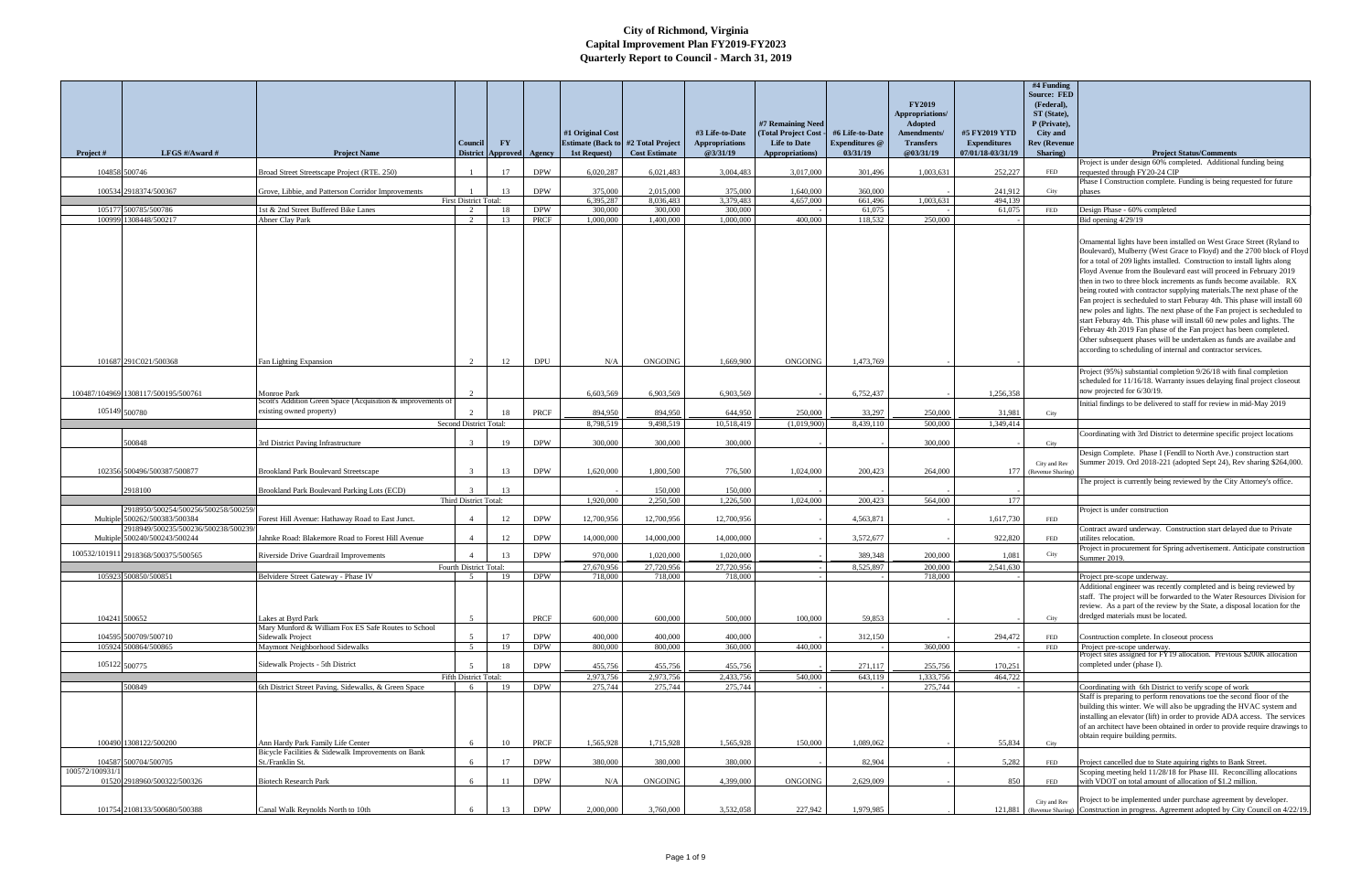| 100539/102012/1 |                                               |                                                                                                           |                       |          |                          |                |                    |                      |                |                      |            |           |                        | Contract Awarded 1/4/19. Notice to Proceed issued for 04/22/19,                                                                                    |
|-----------------|-----------------------------------------------|-----------------------------------------------------------------------------------------------------------|-----------------------|----------|--------------------------|----------------|--------------------|----------------------|----------------|----------------------|------------|-----------|------------------------|----------------------------------------------------------------------------------------------------------------------------------------------------|
|                 | 00551/100564 2918505/500126/129/567/645/646   | <b>Cannon Creek Improvements</b>                                                                          | -6                    | 12       | <b>DPW</b>               | 3,700,000      | 3,700,000          | 3,667,889            | 32,111         | 2,763,087            |            | 2.087     | City, State & Fed      | contruction underway                                                                                                                               |
|                 | 105501 500816<br>100531 2918365/500291/500292 | Downtown Retiming Project (CMAO)<br>E. Broad Gateway Improvements                                         | 6<br>6                | 18<br>12 | <b>DPW</b><br><b>DPW</b> | 800.000<br>N/A | 800,000<br>ONGOING | 800,000<br>1,994,200 | ONGOING        | 699,709<br>1,412,982 |            | 419,172   | FED<br>FED             | Project about 95% completed.                                                                                                                       |
|                 |                                               |                                                                                                           |                       |          |                          |                |                    |                      |                |                      |            |           |                        | Federal funds to be used on final phase for tunnel repairs.<br>This project provides funds to design and construct renovations and                 |
|                 |                                               |                                                                                                           |                       |          |                          |                |                    |                      |                |                      |            |           |                        | improvements to the Conrad Center facility for the purpose of creating a                                                                           |
|                 |                                               |                                                                                                           |                       |          |                          |                |                    |                      |                |                      |            |           |                        | centralized location for job training for area residents. Improvements                                                                             |
|                 |                                               |                                                                                                           |                       |          |                          |                |                    |                      |                |                      |            |           |                        | include exterior and interior renovations in preparation for public                                                                                |
|                 |                                               |                                                                                                           |                       |          |                          |                |                    |                      |                |                      |            |           |                        | use.HCD is requesting approximately \$61K for the completion of this                                                                               |
|                 | 104377/100218 2308234/500247                  | <b>Eastview Initiative</b>                                                                                | -6                    | 12       |                          |                | 1,200,000          | 1,200,000            |                | 1,095,421            |            |           |                        | project.                                                                                                                                           |
|                 |                                               |                                                                                                           |                       |          |                          |                |                    |                      |                |                      |            |           |                        |                                                                                                                                                    |
|                 |                                               |                                                                                                           |                       |          |                          |                |                    |                      |                |                      |            |           |                        | \$1.25 million of this funding is being encumbered for the Main Street                                                                             |
|                 |                                               |                                                                                                           |                       |          |                          |                |                    |                      |                |                      |            |           |                        | Station site work improvements (west side of the station) as programmed.                                                                           |
|                 |                                               |                                                                                                           |                       |          |                          |                |                    |                      |                |                      |            |           |                        | The Main Street Station site work commenced and will be completed in                                                                               |
|                 |                                               |                                                                                                           |                       |          |                          |                |                    |                      |                |                      |            |           | VDOT - Revenu          | Summer 2019, weather permitting. Final plans are complete. Construction                                                                            |
|                 | 102043/104240 2918369/500508/500568/500509    | <b>Franklin Street Streetscape</b>                                                                        | -6                    | 13       | DPW/DED                  | 3,900,000      | 3,900,000          | 3,900,000            |                | 251,894              |            | 37,140    | Share                  | is planned to start late Summer 2019 (from Ambler to 18th Street).                                                                                 |
|                 |                                               |                                                                                                           |                       |          |                          |                |                    |                      |                |                      |            |           |                        | This project is in the final community engagement phase, conceptual                                                                                |
|                 |                                               |                                                                                                           |                       |          |                          |                |                    |                      |                |                      |            |           |                        | design follows. There is not "cost estimate" because there is not an                                                                               |
|                 |                                               |                                                                                                           |                       |          |                          |                |                    |                      |                |                      |            |           |                        | approved design/project yet. Additional funding sources include ST<br>reimbursements and fund raising is expected by all parties in order to       |
|                 |                                               |                                                                                                           |                       |          |                          |                |                    |                      |                |                      |            |           |                        | deliver the project(s). The project(s) will advance under the leadership of                                                                        |
|                 |                                               |                                                                                                           |                       |          |                          |                |                    |                      |                |                      |            |           |                        | the Shockoe Alliance once that Alliance if formulated.                                                                                             |
|                 | 102750 500573                                 | Heritage Center/Lumpkin's Jail (Devil's Half Acre)                                                        | -6                    | 15       | DED                      | 24,800,000     | 24,800,000         | 8,050,000            | 16,750,000     | 2,441,213            |            | 755,402   | ST, City               |                                                                                                                                                    |
|                 |                                               |                                                                                                           |                       |          |                          |                |                    |                      |                |                      |            |           |                        | Project will provide for additional public improvements along the                                                                                  |
|                 |                                               |                                                                                                           |                       |          |                          |                |                    |                      |                |                      |            |           |                        | Corridor to support commercial revitalization. Such uses could include                                                                             |
|                 |                                               |                                                                                                           |                       |          |                          |                |                    |                      |                |                      |            |           |                        | pedestrian lighting, street lighting, additional street trees, street/sidewalk                                                                     |
|                 |                                               |                                                                                                           |                       |          |                          |                |                    |                      |                |                      |            |           |                        | improvements, and public art. Contract with Kimley-Horn to assist in                                                                               |
|                 |                                               |                                                                                                           |                       |          |                          |                |                    |                      |                |                      |            |           |                        | additional street lighting, to improve safety, has been initiated. Plans                                                                           |
|                 |                                               |                                                                                                           |                       |          |                          |                |                    |                      |                |                      |            |           |                        | were reviewed and received final approval by UDC and CPC in October<br>2017. Test light installed in 600 block of Hull St. late September 2018, to |
|                 |                                               |                                                                                                           |                       |          |                          |                |                    |                      |                |                      |            |           |                        | review character of new light fixture. Photometric work complete.                                                                                  |
|                 |                                               |                                                                                                           |                       |          |                          |                |                    |                      |                |                      |            |           |                        | Working w/DPU and supplier to finalize purchase of all fixtures for                                                                                |
|                 |                                               |                                                                                                           |                       |          |                          |                |                    |                      |                |                      |            |           |                        | installation. Installation moved into 2019. Fixtures are to be included in                                                                         |
|                 |                                               |                                                                                                           |                       |          |                          |                |                    |                      |                |                      |            |           |                        | DPU IFB for streetlighting. Waiting on DPU to release so we can get                                                                                |
|                 |                                               |                                                                                                           |                       |          |                          |                |                    |                      |                |                      |            |           |                        | bids and commence full-scale implementation of project.                                                                                            |
|                 |                                               |                                                                                                           |                       |          |                          |                |                    |                      |                |                      |            |           |                        |                                                                                                                                                    |
|                 | 101766 500406                                 | Hull Street Redevelopment & Conservation                                                                  |                       |          | <b>PDR</b>               | 200,000        | 300,000            | 300,000              |                | 4,988                |            | 4,988     | City                   |                                                                                                                                                    |
|                 |                                               |                                                                                                           |                       |          |                          |                |                    |                      |                |                      |            |           |                        |                                                                                                                                                    |
|                 |                                               |                                                                                                           |                       |          |                          |                |                    |                      |                |                      |            |           |                        |                                                                                                                                                    |
|                 | 104857 500745                                 | Shockoe Valley Street Improvements (Previously called: I-95<br>and Broad Street Interchange Area Project) | -6                    | 17       | <b>DPW</b>               | 28,043,000     | 28,043,000         | 4,909,789            | 23,133,211     | 747,448              | 1,950,000  | 473.858   | FED                    | Project is at 30% design. The 2nd Public Input Meeting to take place                                                                               |
|                 |                                               |                                                                                                           |                       |          |                          |                |                    |                      |                |                      |            |           |                        | May 9th, section 106 consulting party meeting took place 04.22.19.<br>Numerous projects underway including Texas Beach Overlook                    |
|                 | 100503 500297                                 | James River Park Infrastructure                                                                           | 6                     |          | PRCF                     | N/A            | ONGOING            | 850,000              | <b>ONGOING</b> | 303,560              |            | 39,599    |                        | stabilization and James River Park a Asphalt Trail Install                                                                                         |
|                 |                                               |                                                                                                           |                       |          |                          |                |                    |                      |                |                      |            |           | City                   | Ord 2018-172 \$890,776 plus Ord 2018-173 \$5,526,936, The site work                                                                                |
|                 |                                               |                                                                                                           |                       |          |                          |                |                    |                      |                |                      |            |           |                        | improvements for the Main Street Station begin November 26, 2018. The                                                                              |
|                 | 2108612/500283/500469/500542/500543           |                                                                                                           |                       |          |                          |                |                    |                      |                |                      |            |           |                        | Franklin Street Streetscape Funding, FED, ST and city funding fund this                                                                            |
|                 | 100241 500544                                 | Main Street Station Multi Modal Center                                                                    |                       |          | <b>DED</b>               | 75,079,720     | 96,000,000         | 86,670,590           | 9,329,410      | 81,530,873           | 6,417,712  | 1,675,447 | FED, ST and city       | project. Ongoing Project.                                                                                                                          |
|                 | 100171/100671 2958101/500223/225/226          | Major Bridge Painting - Manchester - Urban                                                                | 6                     |          | <b>DPW</b>               | 8,900,000      | 8,600,000          | 8,900,000            | (300,000)      | 7,821,007            |            | 689       | FED                    | Project complete. Being reconciled                                                                                                                 |
|                 |                                               |                                                                                                           |                       |          |                          |                |                    |                      |                |                      |            |           |                        |                                                                                                                                                    |
|                 |                                               |                                                                                                           |                       |          |                          |                |                    |                      |                |                      |            |           |                        | Conceptual estimate based on current market conditions has increased.                                                                              |
|                 |                                               |                                                                                                           |                       |          |                          |                |                    |                      |                |                      |            |           |                        | Original funding (#1) is based on Feasibility Study report. The project is                                                                         |
|                 | 100170/103002 2958835/500211/500221           | Mayo Bridge Rehabilitation                                                                                | -6                    | -11      |                          | 10,051,000     | 10,051,000         | 4,376,000            | 5,675,000      | 1,195,680            | 2,075,000  |           | <b>FED</b>             | still in scope phase. Design underway                                                                                                              |
|                 |                                               |                                                                                                           |                       |          |                          |                |                    |                      |                |                      |            |           | City and Rev           |                                                                                                                                                    |
|                 | 102251/100594 1308450/500294/500750           | RMA Plaza Joint Repair                                                                                    | -6                    | 13       | <b>DPW</b>               | 1,900,000      | 1,900,000          | 1,711,405            | 188,595        | 115,796              |            |           | 3,672 (Revenue Sharing | Construction in progress 60% Complete.                                                                                                             |
|                 |                                               |                                                                                                           |                       |          |                          |                |                    |                      |                |                      |            |           |                        |                                                                                                                                                    |
|                 |                                               | (Shko Revit) Shockoe Revitalization Strategy Plan                                                         |                       |          |                          |                |                    |                      |                |                      |            |           |                        | Federal Smart Scale The final work will be commence in May 2019 and includes the                                                                   |
|                 | 101767 5008313/500407/500333/500334           | Implementation                                                                                            | -6                    | 13       | DED                      | 3,864,000      | 6,600,000          | 3,864,000            | 2,736,000      | 4,113,101            | 300,000    | 1,669,469 | and City               | completion of the electrical enclosures, landscaping beds and final FFE.                                                                           |
|                 |                                               |                                                                                                           |                       |          |                          |                |                    |                      |                |                      |            |           |                        | This project is for the future redevelopment of public housing and the<br>neighborhood. The City and Richmond Redevelopment and Housing            |
|                 |                                               |                                                                                                           |                       |          |                          |                |                    |                      |                |                      |            |           |                        | Authority (RRHA) will partner with the community to develop a                                                                                      |
|                 |                                               |                                                                                                           |                       |          |                          |                |                    |                      |                |                      |            |           |                        | redevelopment strategy and plan for the distressed public housing                                                                                  |
|                 |                                               |                                                                                                           |                       |          |                          |                |                    |                      |                |                      |            |           |                        | complex of Whitcomb Court. It will include immediate short-term                                                                                    |
|                 |                                               |                                                                                                           |                       |          |                          |                |                    |                      |                |                      |            |           |                        | community                                                                                                                                          |
|                 |                                               |                                                                                                           |                       |          |                          |                |                    |                      |                |                      |            |           |                        | redevelopment and long-term land use planning. The purpose is to                                                                                   |
|                 |                                               | Whitcomb Court Study for the Future Redevelopment of                                                      |                       |          |                          |                |                    |                      |                |                      |            |           |                        | address the need to provide quality and affordable housing in the                                                                                  |
|                 | 500844                                        | Public Housing                                                                                            |                       | 19       |                          | 250,000        | 250,000            | 250,000              |                |                      | 250,000    |           | City                   | neighborhood                                                                                                                                       |
|                 |                                               |                                                                                                           | Sixth District Total: |          |                          | 165,709,392    | 192,275,672        | 141,596,603          | 50,679,069     | 110,277,721          | 11,268,456 | 5,265,370 |                        |                                                                                                                                                    |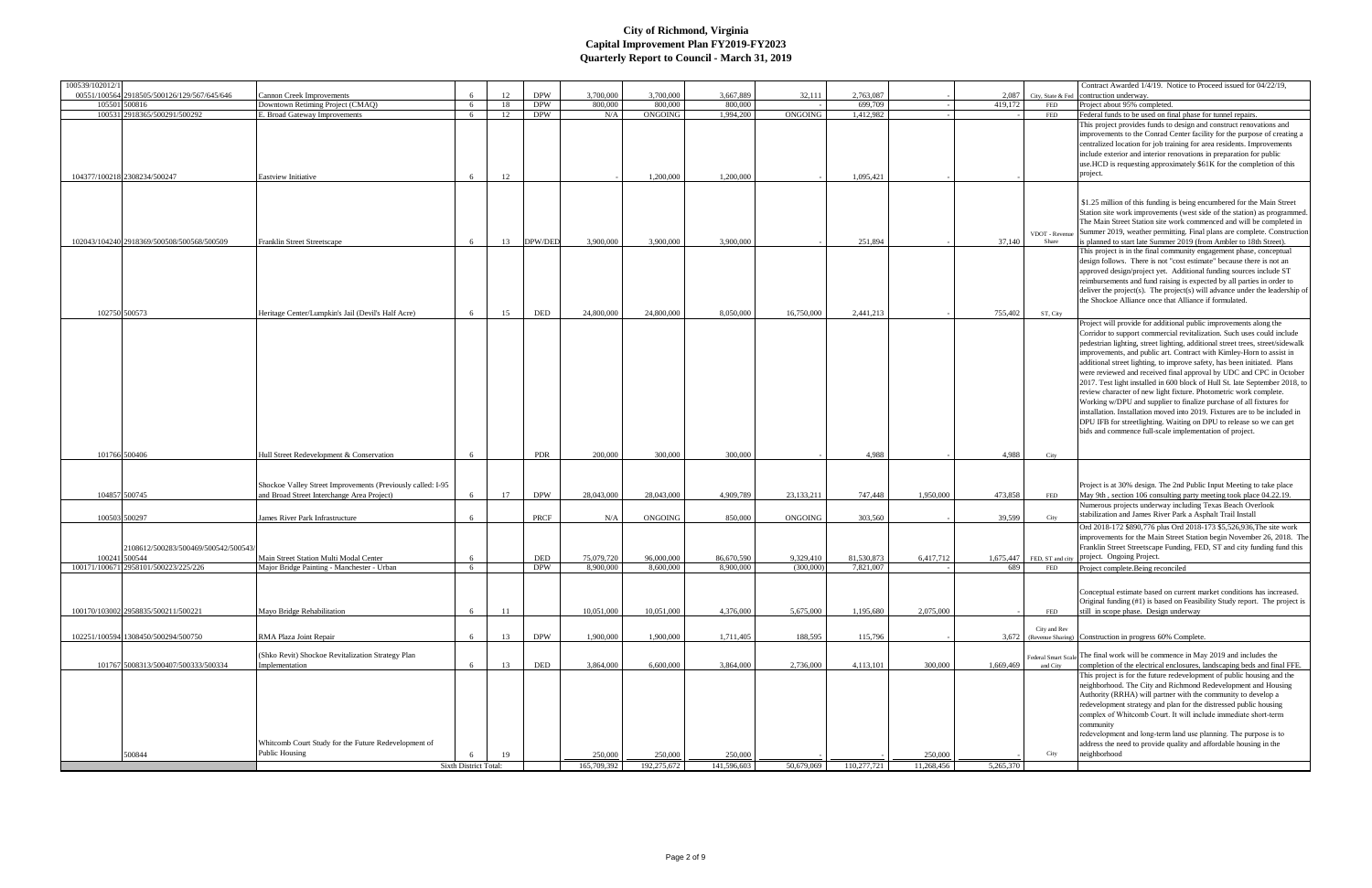|                               |                                                          |                         |     |            |             |                |            |                |            |           |             |                                          | The redevelopment efforts associated with the creation of a viable                                                                                        |
|-------------------------------|----------------------------------------------------------|-------------------------|-----|------------|-------------|----------------|------------|----------------|------------|-----------|-------------|------------------------------------------|-----------------------------------------------------------------------------------------------------------------------------------------------------------|
|                               |                                                          |                         |     |            |             |                |            |                |            |           |             |                                          | commercial and residential corridor along 25th Street and Nine Mile                                                                                       |
|                               |                                                          |                         |     |            |             |                |            |                |            |           |             |                                          | Road are ongoing. The development of the Model Block is nearing                                                                                           |
|                               |                                                          |                         |     |            |             |                |            |                |            |           |             |                                          | completion with only infrastructure improvements remaining. The                                                                                           |
|                               |                                                          |                         |     |            |             |                |            |                |            |           |             |                                          | supermarket on 25th Street has been completed and the accompanying                                                                                        |
|                               |                                                          |                         |     |            |             |                |            |                |            |           |             |                                          | residential uns aove the store ancd commercial spaces will be complete<br>by the end of the fiswcal year. Any residential-infrastructure                  |
|                               |                                                          |                         |     |            |             |                |            |                |            |           |             |                                          | development.                                                                                                                                              |
| 101777 5008122/500399         | 25th Street Development                                  |                         |     |            |             | 2.533,467      | 2,415,000  | 118,467        | 2,346,533  |           |             | City                                     |                                                                                                                                                           |
| 105178 500787/500788          | 29th Street/Church Hill Bike & Pedestrian Infrastructure |                         | 18  | <b>DPW</b> | 650,000     | 650,000        | 650,000    |                | 90,207     |           | 24,664      | FED                                      | Design completed. In procurement process.                                                                                                                 |
| 500852/500853<br>105795       | Broad St Pedestrian Hybrid Beacon & Crosswalk (HAWK)     |                         | 19  | <b>DPW</b> | 125,000     | 125,000        | 125,000    |                |            | 125,000   |             | FED                                      | Design is under way.                                                                                                                                      |
| 101764 500404                 | Church Hill Teen Development Center                      | $7\phantom{.0}$         |     | PRCF       | 538,287     | 538,287        | 538,287    |                |            |           |             | City                                     | Structural/Environmental Assessment to be done to determine viability of<br>use of the existing building and site,                                        |
|                               |                                                          |                         |     |            |             |                |            |                |            |           |             |                                          | New playground equipment installed ay Lucks Field, 2 shelters to be                                                                                       |
|                               |                                                          |                         |     |            |             |                |            |                |            |           |             |                                          | installed at Oakwood. Will also install exercise equipment clusters at                                                                                    |
| 104967 500755                 | <b>East District Park Transformation</b>                 | $7^{\circ}$             | 17  | PRCF       | 1,918,600   | 1,918,600      | 1,459,950  | 458,650        | 291,617    | 508,650   |             | City                                     | Lucks and Oakwood                                                                                                                                         |
|                               |                                                          |                         |     |            |             |                |            |                |            |           |             |                                          | For this project, the City will partner with nonprofit and private                                                                                        |
|                               |                                                          |                         |     |            |             |                |            |                |            |           |             |                                          | developers to address the high number of vacant and blighted properties                                                                                   |
|                               |                                                          |                         |     |            |             |                |            |                |            |           |             |                                          | in the $7th$ District, creating opportunities for affordable home                                                                                         |
|                               |                                                          |                         |     |            |             |                |            |                |            |           |             |                                          | ownership.Also, to address the negative impact on neighborhood<br>change and public safety created by the large concentration of vacant                   |
|                               |                                                          |                         |     |            |             |                |            |                |            |           |             |                                          | boarded structures. The goal is to re-occupy these units so that they are                                                                                 |
|                               |                                                          |                         |     |            |             |                |            |                |            |           |             |                                          | contributing to community transformation.                                                                                                                 |
| 101768 5008314/500408         | East End Vacant/Blighted Property Improvements           | $7\overline{ }$         | 13  |            |             | <b>ONGOING</b> | 200,000    | <b>ONGOING</b> |            | (250,000) |             |                                          |                                                                                                                                                           |
|                               |                                                          |                         |     |            |             |                |            |                |            |           |             |                                          | Project bid; low bid approximately \$132,000 over budget. Evaluating the                                                                                  |
|                               |                                                          |                         |     |            |             |                |            |                |            |           |             |                                          | project to determine next steps.                                                                                                                          |
| 100595 1308447/500208         | Historic Fulton Community Memorial Park                  | $7\phantom{.0}$         | 13  | PRCF       | 600,000     | 600,000        | 600,000    |                | 57,245     |           | 2,970       | City                                     |                                                                                                                                                           |
|                               |                                                          |                         |     |            |             |                |            |                |            |           |             |                                          | Terminal Dock Phase II design completed and approved. Construction                                                                                        |
| 101755 5008001/500392         | Intermediate Terminal Riverfront Public Access           |                         | 12  | <b>DPW</b> | 10,544,318  | 10,544,318     | 4,628,318  | 5,916,000      | 4,730,980  | 484,000   | 358,988     | City                                     | start for relocation of entrance drive pending disposition of terminal<br>warehouse.                                                                      |
|                               |                                                          |                         |     |            |             |                |            |                |            |           |             |                                          | Plan design 90% complete. Additional funds being requested for future                                                                                     |
| 105867 500856                 | Jefferson Avenue Improvements                            |                         | 19  | <b>DPW</b> | 2,000,000   | 2,000,000      | 500,000    | 1,500,000      | 76,670     | 500,000   | 76,670      |                                          |                                                                                                                                                           |
|                               |                                                          |                         |     |            |             |                |            |                |            |           |             |                                          | Plan Design underway 90% complete. FY20 allocation of \$545,000                                                                                           |
| 104596 500711/500876          | Nine Mile Road Streetscape                               | $7^{\circ}$             | 17  | <b>DPW</b> | 3,585,000   | 4,512,713      | 3,247,836  | 1,264,877      | 164,002    | 1,382,836 |             | City and Rev<br>43,241 (Revenue Sharing) | needed to match State Revenue sharing funds.                                                                                                              |
|                               |                                                          |                         |     |            |             |                |            |                |            |           |             |                                          | Construction is complete. Preparation of the Assest Management book is                                                                                    |
|                               |                                                          |                         |     |            |             |                |            |                |            |           |             |                                          | in process. Costs managed by Real Estate were not initially showing in                                                                                    |
|                               |                                                          |                         |     |            |             |                |            |                |            |           |             |                                          | RAPIDS Award or Project, but has been corrected. Asset Management                                                                                         |
| 104675 500720                 | Police Property & Evidence Center                        |                         | 17  | <b>DPW</b> | 2,900,000   | 2,900,000      | 2,900,000  |                | 2,837,867  |           | 2,681,118   |                                          | book under review prior to submitting.                                                                                                                    |
|                               |                                                          |                         |     |            |             |                |            |                |            |           |             |                                          | The City and RRHA have partnered with private developers to redevelop                                                                                     |
|                               |                                                          |                         |     |            |             |                |            |                |            |           |             |                                          | severely distressed public housing units near Creighton Court in the East                                                                                 |
|                               |                                                          |                         |     |            |             |                |            |                |            |           |             |                                          | End. This multi-year, multi-phased redevelopment of the Armstrong<br>High School sites will initially construct approximately 256 mixed-                  |
|                               |                                                          |                         |     |            |             |                |            |                |            |           |             |                                          | income units consisting of market rate and affordable rental and for-sale                                                                                 |
|                               |                                                          |                         |     |            |             |                |            |                |            |           |             |                                          | residences. The first 2 phases of the project should be complete by                                                                                       |
|                               |                                                          |                         |     |            |             |                |            |                |            |           |             |                                          | december of this year and will result in the completion of 105 units.                                                                                     |
|                               |                                                          |                         |     |            |             |                |            |                |            |           |             |                                          | Demolition costs associated with the Armstrong development project                                                                                        |
|                               |                                                          |                         |     |            |             |                |            |                |            |           |             |                                          | were incorrectly booked to the capital budget. The expenses, those that                                                                                   |
|                               |                                                          |                         |     |            |             |                |            |                |            |           |             |                                          | are not associated with a City asset, must be booked as an operating                                                                                      |
|                               |                                                          |                         |     |            |             |                |            |                |            |           |             |                                          | expense. As a result, the estimated costs of the non-capitalized portion of<br>the demolition, a revised estimate of \$2.1M, is anticipated to be charged |
|                               |                                                          |                         |     |            |             |                |            |                |            |           |             |                                          | to the general fund budget.                                                                                                                               |
|                               |                                                          |                         |     |            |             |                |            |                |            |           |             |                                          |                                                                                                                                                           |
| 102062 5008316/500453         | <b>Public Housing Transformation</b>                     | $7\phantom{.0}$         | 14  | <b>HCD</b> | 202,000,000 | 240,000,000    | 12,071,027 | 227,928,973    | 9,623,548  |           | (2,100,000) |                                          |                                                                                                                                                           |
|                               |                                                          |                         |     |            |             |                |            |                |            |           |             |                                          | Plan Design underway 60% complete.                                                                                                                        |
| 102188/104763 2948751/500474  | Route 5 (Main St.) & Williamsburg Ave. Int. - Urban      |                         |     | <b>DPW</b> | 2,600,000   | 2,600,000      | 2,590,428  | 9,572          | 290,426    |           |             | City and Rev<br>(Revenue Sharin          |                                                                                                                                                           |
|                               |                                                          |                         |     |            |             |                |            |                |            |           |             |                                          | The Stone Brewery Facility has been constructed at 3101 E. Main Street,                                                                                   |
|                               |                                                          |                         |     |            |             |                |            |                |            |           |             |                                          | which is part of the Greater Fulton area. This area is part of the City's                                                                                 |
|                               |                                                          |                         |     |            |             |                |            |                |            |           |             |                                          | initiatives as high priority for neighborhood revitalization. Phase I is                                                                                  |
|                               |                                                          |                         |     |            |             |                |            |                |            |           |             |                                          | complete and now Phase II, which is the Bistro is anticipated to cost                                                                                     |
|                               |                                                          |                         |     |            |             |                |            |                |            |           |             |                                          | approximately \$8 million. The EDA will serve as the developer for both                                                                                   |
| 103056 500615                 |                                                          |                         |     |            |             |                |            |                |            |           |             |                                          |                                                                                                                                                           |
|                               |                                                          |                         |     |            |             |                |            |                |            |           |             |                                          | Phases of this project. The Bistro is upcoming.                                                                                                           |
|                               | Stone Bistro                                             |                         | 16  | DED        | 31,000,000  | 31,000,000     | 31,000,000 |                | 22,382,592 |           | 95,788      |                                          |                                                                                                                                                           |
|                               |                                                          | Seventh District Total: |     |            | 258,461,205 | 299,922,385    | 62,925,846 | 236,996,539    | 42,891,688 | 2,750,486 | 1,183,440   |                                          |                                                                                                                                                           |
|                               |                                                          |                         |     |            |             |                |            |                |            |           |             |                                          | Project to remove deteriorated asphalt surfacing completed; perparing to                                                                                  |
| 105804 500843                 | <b>Blackwell Playground Upgrades</b>                     | -8                      | 19  | PRCF       | 100,000     | 350,000        | 100,000    | 250,000        |            |           |             |                                          | begin a process to move ahead with additional improvements.                                                                                               |
|                               |                                                          |                         |     |            |             |                |            |                |            |           |             |                                          |                                                                                                                                                           |
|                               |                                                          |                         |     |            |             |                |            |                |            |           |             |                                          | Finalizing Plans for construction advertisement. \$3.4 million RSTP funds                                                                                 |
| 100691 2948181/500263/264/265 | Commerce Rd.: Bellemeade to 450 ft - Urban               | -8                      |     | <b>DPW</b> | 18,500,000  | 19,060,000     | 14,310,405 | 4,749,595      | 1,484,594  |           | 211,606     | FED                                      | being allocated through the TPO to fund estimated Construction shortfall.                                                                                 |
| 102186 500473/500491          | Deepwater Terminal to Goodes Street                      | 8                       | -11 | <b>DPW</b> | 4,425,000   | 4,497,000      | 2,250,000  | 2,247,000      | 219,127    |           | 44,858      | FED                                      | Right of way process underway.<br>Funds used to supplement the purchsae of athletic lighting for the Hickory<br>Hill field                                |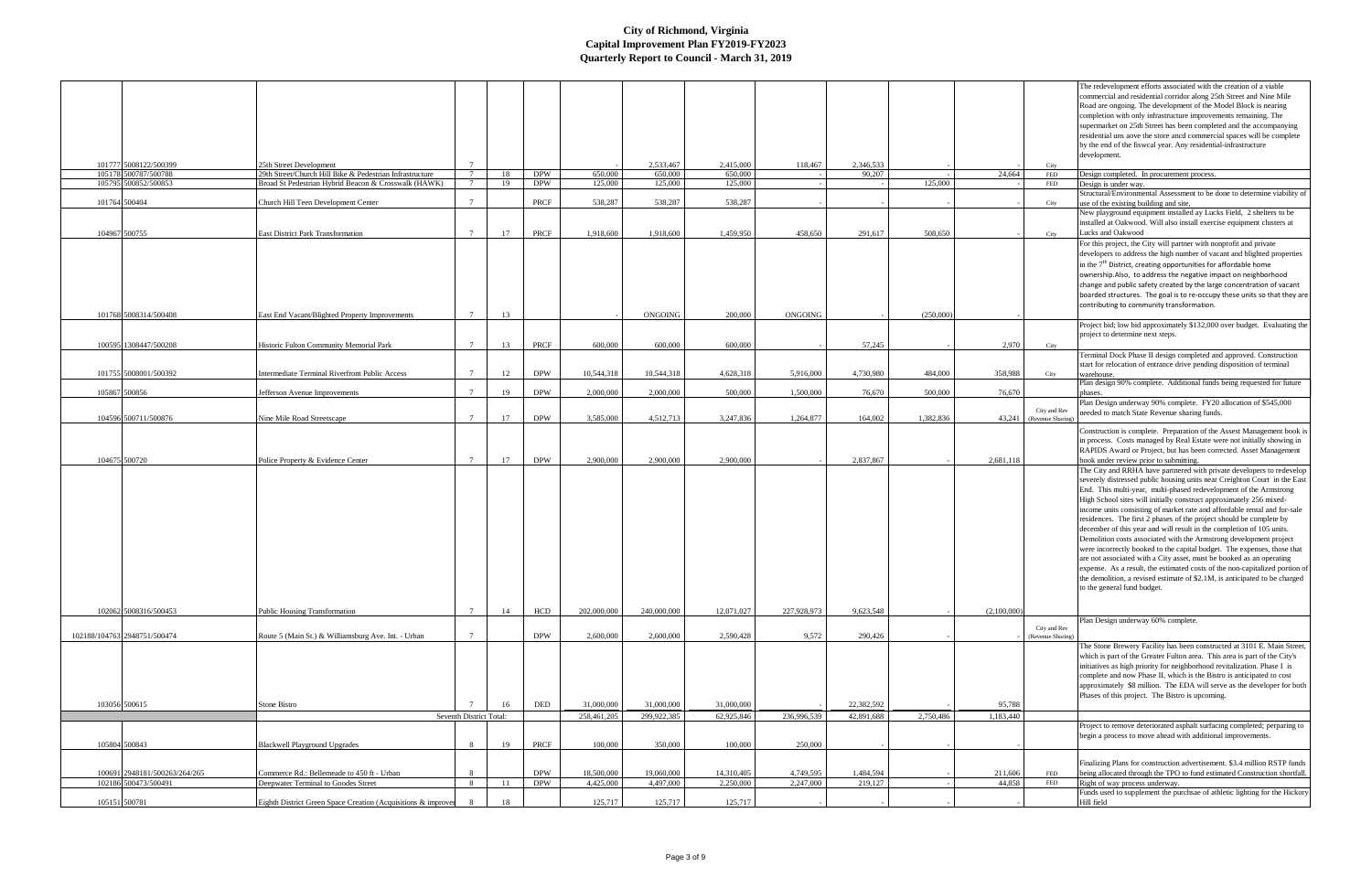| Athletic lighting has been ordered; schedule for installation TBD.<br>13<br>1,862,280<br>1,862,280<br>1,862,280<br>100485 1308110/500191<br>Hickory Hill Community center<br>-8<br>1,612,162<br>Public hearing held on 9/25/18 via VDOT. VDOT administered project.<br>Estimated cost \$5.7 million. VDOT conducting utilities field inspection.<br><b>DPW</b><br>102969 2918752/500599<br>8<br>5,700,000<br>5,700,000<br>773,000<br>4,927,000<br>309,022<br>144<br>Jefferson Davis Hwy (US 1-301): Chesterman Ave.<br>FED<br>Construction underway via Lanford Brothers. Budget includes \$300,000<br><b>DPW</b><br>2,300,000<br>2,300,000<br>1,723<br>100675 2928755/500288/500694<br>Midlothian Turn/Belt Blvd Bridge Rehab<br>2,300,000<br>419,925<br>-8<br>from feasibility study<br>FED<br>Oak Grove School Renovations, Improvements and<br>Accessing community needs for addition upgrades at the oak Grove<br>105819 500845<br>Playground Upgrades<br>City<br>PRCF<br>300,000<br>300,000<br>19<br>300,000<br>$\mathbf{R}$<br>Playground site<br>33,312,997<br>12,173,595<br>4,044,829<br>258,331<br>Eighth District Total:<br>34,194,997<br>22,021,402<br>Master Plan process is underway. Held initial community meeting in<br>105803/105804 500842/500843<br>PRCF<br>450,000<br>450,000<br>450,000<br><b>Broad Rock Park Complex Improvements</b><br>9<br>19<br><b>March 2019.</b><br>City<br>Contract Award 4/16/19 to Central Contracting. Precon schedule for<br>17<br><b>DPW</b><br>700,000<br>600,000<br>120,159<br>104590 500706/500707<br>-9<br>700,000<br>100,000<br>10,697<br>4/7/19. Spring 2019 construction start.<br><b>Carnation Street New Sidewalk</b><br>FED<br>Ord 2018-222 (adopted Sept 24), TA \$304,000; Project agreement sent<br>to VDOT for execution of Phase I. VDOT lost said with original signed<br>500854/500855<br><b>DPW</b><br>980,000<br>380,000<br>600,000<br>380,000<br>Greene Elementary School - Safe Route to School<br>$\mathbf{q}$<br>19<br>980,000<br>FED<br>agreements. Resending agreement for original signatures.<br>Ord 2018-221 (adopted Sept 24), Rev sharing \$734,609. Finalizing<br>City and Rev<br>design proposal.<br><b>DPW</b><br>102038 500448/500878<br>-9<br>14<br>6,000,000<br>6,000,000<br>1.634.609<br>4.365.391<br>49.931<br>734.609<br>Hey Road Improvements<br>(Revenue Sharing)<br>Median improvements complete. Concepts for signage still pending.<br>105173 500784<br><b>DPW</b><br>500,000<br>99,351<br>Hull Street & Chippenham Parkway Gateway Project<br>-9<br>18<br><b>ONGOING</b><br><b>ONGOING</b><br>96,414<br>Project limits needs to change to read Hey Rd to Warwick Rd. VDOT<br>is at the RW Phase. Plans are 60% Design completion.<br><b>DPW</b><br>101924 500197<br>Hull St.: Dixon Dr. to Elkhardt - Urban<br>$\overline{9}$<br>12<br>21,100,000<br>21,392,200<br>5,915,000<br>15,477,200<br>2,997,598<br>900,000<br>12,598<br>FED<br>Design development continues; revised master plan approved by the<br>UDC in Sept. 2018. Demolition contractor selected. The demolition<br>101906 500428<br><b>PRCF</b><br>14,000,000<br>6,213,500<br>4,065,316<br>Southside Regional Park & Community Center<br>10,700,000<br>7,786,500<br>1,100,000<br>386,207<br>-14<br>City<br>project is expected to begin late-spring/early summer.<br>7,332,356<br>Ninth District Total:<br>39,930,000<br>43,522,200<br>15,693,109<br>27,829,091<br>3,114,609<br>505,915<br>105806/105866<br>In Design Phase for Roof Replacement 01/23/2019. Pre Bid April 25,<br>$\mathrm{CW}$<br>/105868 500841<br>585.356<br><b>ONGOING</b><br>64,756<br>585,356<br>64,756<br>730 Building<br>19<br>1,200,000<br><b>ONGOING</b><br>2019<br>State funds allocated to cover short fall on other federal/state funded<br>projects. (Depwater Terminal \$110,908, Huguenot Bridge Repairs<br><b>CW</b><br><b>DPW</b><br>Multiple 2948791/500343<br>4R Capital projects - Urban<br>1.665.000<br>1,665,000<br>1,120,330<br>\$108.223<br>The city has entered into a contract with Motorola Solutions, Inc. for a<br>turn-key replacement of the city's radio system. Detail design review is<br>schedule to be completed 3rd quarter 2019. New tower sites have been<br>identified and approved by the Planning Commission construction<br>scheduled to begin May 2019. Channels and new system coverage has<br>been approved by the FCC and staging is scheduled for late winter 2019.<br>Installation of public safety radios is completed with the remaining<br>general government radios and new system as a whole projected to be<br>completed in summer 2022. Motorola contract totaled \$32,293,023 of<br>which \$8,638,384 has been expended.<br>100221 2308302/500250<br><b>CW</b><br>12<br>40,133,872<br>40,133,872<br>40,133,872<br>11,008,509<br>4,845,500<br>1,094,603<br>800 MHz Radio System Update & Equip. Replacement<br>Project construction is complete. The contractor formally submitted four<br>claims for additional direct cost and home office overhead costs. DPW,<br>Legal and Procurement are preparing responses to these claims.<br>564661 500559<br>CW<br>15<br>2,826,807<br>2,826,807<br>2,873,039<br>1,045,096<br>9-1-1 Emergency Communications Center Expansion<br>2,826,807<br>Ongoing. Funds currently being used to augment bike share stations.<br><b>DPW</b><br>31,969<br>101939 2908023/500435<br><b>CW</b><br>13<br><b>ONGOING</b><br>175,000<br>ONGOING<br>118,851<br><b>Bicycle Parking Racks</b><br>Grayland St and Semmes Ave Bike Lane construction were completed.<br>2908222/500306 CMAQ /500308 RS<br>17th St Bike Lane project 95% completed. Semmes Ave Bike scheduled<br>City and Rev<br>Multiple /500309 GO /500310 GO<br><b>DPW</b><br>Bike Lanes/Bike Boulevards (Bike Lanes "Sharrows")<br><b>CW</b><br>12<br>3.150,000<br>3.150,000<br>3.150,000<br>1,670,321<br>510,871<br>to start construction in July, 2019<br>(Revenue Sharing<br>101522 5008766/500324<br>CW<br>6,200,000<br>6,200,000<br><b>Building Demolition</b><br><b>PDR</b><br>6,200,000<br>6,193,872<br>13,860<br>1 Demolition completed.<br>City<br>100493 1308186C/500203<br>CW<br>PRCF<br>ONGOING<br>3,586,764<br>ONGOING<br>Cemetery Improvements<br>N/A<br>3,579,667<br>No Comments<br>Production of phase 2 equipment underway. Conversion of the existing<br>Federal & Stat<br>CW<br><b>DPW</b><br>104030 500622 / 500623<br>City Bike Share Phase II Deployment (CMAQ)<br>3,280,000<br>3,280,000<br>3,280,000<br>2,200,052<br>36,000<br>206,113<br>18<br>CMAQ<br>fleet to electric-assist currently underway.<br>City Hall Cooling Towers and Structural Steel Replacement Project<br>CW<br><b>DPW</b><br>105129 500776<br><b>City Hall</b><br>18<br>1,200,000<br>1,200,000<br>1,270,411<br>368,011<br>complete.<br>Construction for the new emergency generator and redundant DIT<br>order to close-out project; to be completed in FY-19.<br>102706/100206 2308140/500232<br><b>CW</b><br><b>DPW</b><br>600,000<br>2.204.627<br>2,154,240<br>(50.373)<br>2.204.627<br>City Hall Emergency Generator Replacement<br>100208 2308154/500242<br>City Hall HVAC Valve Replacement<br><b>CW</b><br><b>DPW</b><br>N/A<br>5,000,000<br>2,210,000<br>2,790,000<br>2,031,907<br>City Hall Chiller Upgrade in progress.<br>In Design Phase for 2nd floor City Clerk's Office up-fit 01/23/2019<br>100229 2308933/500269<br><b>City Hall Interior Renovations</b><br><b>CW</b><br><b>DPW</b><br>N/A<br>N/A<br>631,000<br>ONGOING<br>619,781<br>4,980<br>Room 110 and Room 115 under contract for construction. Room 115<br>Notice to Proceed is Feb. 11,2019, Room 110 Notice to Proceed is<br>Multiple 2308235/500438<br><b>CW</b><br>13<br>ONGOING<br>4,958,085<br>ONGOING<br>4,593,751<br>386,875<br>March 4,2019 tentatively. Both projects are 85% complete<br>City Hall Renovation Project<br>5,494,510 |  |  |  |  |  |  | Verizoninstalled wiring underground, existing utility pole remove. |
|-------------------------------------------------------------------------------------------------------------------------------------------------------------------------------------------------------------------------------------------------------------------------------------------------------------------------------------------------------------------------------------------------------------------------------------------------------------------------------------------------------------------------------------------------------------------------------------------------------------------------------------------------------------------------------------------------------------------------------------------------------------------------------------------------------------------------------------------------------------------------------------------------------------------------------------------------------------------------------------------------------------------------------------------------------------------------------------------------------------------------------------------------------------------------------------------------------------------------------------------------------------------------------------------------------------------------------------------------------------------------------------------------------------------------------------------------------------------------------------------------------------------------------------------------------------------------------------------------------------------------------------------------------------------------------------------------------------------------------------------------------------------------------------------------------------------------------------------------------------------------------------------------------------------------------------------------------------------------------------------------------------------------------------------------------------------------------------------------------------------------------------------------------------------------------------------------------------------------------------------------------------------------------------------------------------------------------------------------------------------------------------------------------------------------------------------------------------------------------------------------------------------------------------------------------------------------------------------------------------------------------------------------------------------------------------------------------------------------------------------------------------------------------------------------------------------------------------------------------------------------------------------------------------------------------------------------------------------------------------------------------------------------------------------------------------------------------------------------------------------------------------------------------------------------------------------------------------------------------------------------------------------------------------------------------------------------------------------------------------------------------------------------------------------------------------------------------------------------------------------------------------------------------------------------------------------------------------------------------------------------------------------------------------------------------------------------------------------------------------------------------------------------------------------------------------------------------------------------------------------------------------------------------------------------------------------------------------------------------------------------------------------------------------------------------------------------------------------------------------------------------------------------------------------------------------------------------------------------------------------------------------------------------------------------------------------------------------------------------------------------------------------------------------------------------------------------------------------------------------------------------------------------------------------------------------------------------------------------------------------------------------------------------------------------------------------------------------------------------------------------------------------------------------------------------------------------------------------------------------------------------------------------------------------------------------------------------------------------------------------------------------------------------------------------------------------------------------------------------------------------------------------------------------------------------------------------------------------------------------------------------------------------------------------------------------------------------------------------------------------------------------------------------------------------------------------------------------------------------------------------------------------------------------------------------------------------------------------------------------------------------------------------------------------------------------------------------------------------------------------------------------------------------------------------------------------------------------------------------------------------------------------------------------------------------------------------------------------------------------------------------------------------------------------------------------------------------------------------------------------------------------------------------------------------------------------------------------------------------------------------------------------------------------------------------------------------------------------------------------------------------------------------------------------------------------------------------------------------------------------------------------------------------------------------------------------------------------------------------------------------------------------------------------------------------------------------------------------------------------------------------------------------------------------------------------------------------------------------------------------------------------------------------------------------------------------------------------------------------------------------------------------------------------------------------------------------------------------------------------------------------------------------------------------------------------------------------------------------------------------------------------------------------------------------------------------------------------------------------------------------------------------------------------------------------------------------------------------------------------------------------------------------------------------------------------------------------------------------------------------------------------------------------------------------------------------------------------------------------------------------------------------------------------------------------------------------------------------------------------------------------------------------|--|--|--|--|--|--|--------------------------------------------------------------------|
|                                                                                                                                                                                                                                                                                                                                                                                                                                                                                                                                                                                                                                                                                                                                                                                                                                                                                                                                                                                                                                                                                                                                                                                                                                                                                                                                                                                                                                                                                                                                                                                                                                                                                                                                                                                                                                                                                                                                                                                                                                                                                                                                                                                                                                                                                                                                                                                                                                                                                                                                                                                                                                                                                                                                                                                                                                                                                                                                                                                                                                                                                                                                                                                                                                                                                                                                                                                                                                                                                                                                                                                                                                                                                                                                                                                                                                                                                                                                                                                                                                                                                                                                                                                                                                                                                                                                                                                                                                                                                                                                                                                                                                                                                                                                                                                                                                                                                                                                                                                                                                                                                                                                                                                                                                                                                                                                                                                                                                                                                                                                                                                                                                                                                                                                                                                                                                                                                                                                                                                                                                                                                                                                                                                                                                                                                                                                                                                                                                                                                                                                                                                                                                                                                                                                                                                                                                                                                                                                                                                                                                                                                                                                                                                                                                                                                                                                                                                                                                                                                                                                                                                                                                                                                                                                                                                                                                                                                                 |  |  |  |  |  |  |                                                                    |
|                                                                                                                                                                                                                                                                                                                                                                                                                                                                                                                                                                                                                                                                                                                                                                                                                                                                                                                                                                                                                                                                                                                                                                                                                                                                                                                                                                                                                                                                                                                                                                                                                                                                                                                                                                                                                                                                                                                                                                                                                                                                                                                                                                                                                                                                                                                                                                                                                                                                                                                                                                                                                                                                                                                                                                                                                                                                                                                                                                                                                                                                                                                                                                                                                                                                                                                                                                                                                                                                                                                                                                                                                                                                                                                                                                                                                                                                                                                                                                                                                                                                                                                                                                                                                                                                                                                                                                                                                                                                                                                                                                                                                                                                                                                                                                                                                                                                                                                                                                                                                                                                                                                                                                                                                                                                                                                                                                                                                                                                                                                                                                                                                                                                                                                                                                                                                                                                                                                                                                                                                                                                                                                                                                                                                                                                                                                                                                                                                                                                                                                                                                                                                                                                                                                                                                                                                                                                                                                                                                                                                                                                                                                                                                                                                                                                                                                                                                                                                                                                                                                                                                                                                                                                                                                                                                                                                                                                                                 |  |  |  |  |  |  |                                                                    |
|                                                                                                                                                                                                                                                                                                                                                                                                                                                                                                                                                                                                                                                                                                                                                                                                                                                                                                                                                                                                                                                                                                                                                                                                                                                                                                                                                                                                                                                                                                                                                                                                                                                                                                                                                                                                                                                                                                                                                                                                                                                                                                                                                                                                                                                                                                                                                                                                                                                                                                                                                                                                                                                                                                                                                                                                                                                                                                                                                                                                                                                                                                                                                                                                                                                                                                                                                                                                                                                                                                                                                                                                                                                                                                                                                                                                                                                                                                                                                                                                                                                                                                                                                                                                                                                                                                                                                                                                                                                                                                                                                                                                                                                                                                                                                                                                                                                                                                                                                                                                                                                                                                                                                                                                                                                                                                                                                                                                                                                                                                                                                                                                                                                                                                                                                                                                                                                                                                                                                                                                                                                                                                                                                                                                                                                                                                                                                                                                                                                                                                                                                                                                                                                                                                                                                                                                                                                                                                                                                                                                                                                                                                                                                                                                                                                                                                                                                                                                                                                                                                                                                                                                                                                                                                                                                                                                                                                                                                 |  |  |  |  |  |  |                                                                    |
|                                                                                                                                                                                                                                                                                                                                                                                                                                                                                                                                                                                                                                                                                                                                                                                                                                                                                                                                                                                                                                                                                                                                                                                                                                                                                                                                                                                                                                                                                                                                                                                                                                                                                                                                                                                                                                                                                                                                                                                                                                                                                                                                                                                                                                                                                                                                                                                                                                                                                                                                                                                                                                                                                                                                                                                                                                                                                                                                                                                                                                                                                                                                                                                                                                                                                                                                                                                                                                                                                                                                                                                                                                                                                                                                                                                                                                                                                                                                                                                                                                                                                                                                                                                                                                                                                                                                                                                                                                                                                                                                                                                                                                                                                                                                                                                                                                                                                                                                                                                                                                                                                                                                                                                                                                                                                                                                                                                                                                                                                                                                                                                                                                                                                                                                                                                                                                                                                                                                                                                                                                                                                                                                                                                                                                                                                                                                                                                                                                                                                                                                                                                                                                                                                                                                                                                                                                                                                                                                                                                                                                                                                                                                                                                                                                                                                                                                                                                                                                                                                                                                                                                                                                                                                                                                                                                                                                                                                                 |  |  |  |  |  |  |                                                                    |
|                                                                                                                                                                                                                                                                                                                                                                                                                                                                                                                                                                                                                                                                                                                                                                                                                                                                                                                                                                                                                                                                                                                                                                                                                                                                                                                                                                                                                                                                                                                                                                                                                                                                                                                                                                                                                                                                                                                                                                                                                                                                                                                                                                                                                                                                                                                                                                                                                                                                                                                                                                                                                                                                                                                                                                                                                                                                                                                                                                                                                                                                                                                                                                                                                                                                                                                                                                                                                                                                                                                                                                                                                                                                                                                                                                                                                                                                                                                                                                                                                                                                                                                                                                                                                                                                                                                                                                                                                                                                                                                                                                                                                                                                                                                                                                                                                                                                                                                                                                                                                                                                                                                                                                                                                                                                                                                                                                                                                                                                                                                                                                                                                                                                                                                                                                                                                                                                                                                                                                                                                                                                                                                                                                                                                                                                                                                                                                                                                                                                                                                                                                                                                                                                                                                                                                                                                                                                                                                                                                                                                                                                                                                                                                                                                                                                                                                                                                                                                                                                                                                                                                                                                                                                                                                                                                                                                                                                                                 |  |  |  |  |  |  |                                                                    |
|                                                                                                                                                                                                                                                                                                                                                                                                                                                                                                                                                                                                                                                                                                                                                                                                                                                                                                                                                                                                                                                                                                                                                                                                                                                                                                                                                                                                                                                                                                                                                                                                                                                                                                                                                                                                                                                                                                                                                                                                                                                                                                                                                                                                                                                                                                                                                                                                                                                                                                                                                                                                                                                                                                                                                                                                                                                                                                                                                                                                                                                                                                                                                                                                                                                                                                                                                                                                                                                                                                                                                                                                                                                                                                                                                                                                                                                                                                                                                                                                                                                                                                                                                                                                                                                                                                                                                                                                                                                                                                                                                                                                                                                                                                                                                                                                                                                                                                                                                                                                                                                                                                                                                                                                                                                                                                                                                                                                                                                                                                                                                                                                                                                                                                                                                                                                                                                                                                                                                                                                                                                                                                                                                                                                                                                                                                                                                                                                                                                                                                                                                                                                                                                                                                                                                                                                                                                                                                                                                                                                                                                                                                                                                                                                                                                                                                                                                                                                                                                                                                                                                                                                                                                                                                                                                                                                                                                                                                 |  |  |  |  |  |  |                                                                    |
|                                                                                                                                                                                                                                                                                                                                                                                                                                                                                                                                                                                                                                                                                                                                                                                                                                                                                                                                                                                                                                                                                                                                                                                                                                                                                                                                                                                                                                                                                                                                                                                                                                                                                                                                                                                                                                                                                                                                                                                                                                                                                                                                                                                                                                                                                                                                                                                                                                                                                                                                                                                                                                                                                                                                                                                                                                                                                                                                                                                                                                                                                                                                                                                                                                                                                                                                                                                                                                                                                                                                                                                                                                                                                                                                                                                                                                                                                                                                                                                                                                                                                                                                                                                                                                                                                                                                                                                                                                                                                                                                                                                                                                                                                                                                                                                                                                                                                                                                                                                                                                                                                                                                                                                                                                                                                                                                                                                                                                                                                                                                                                                                                                                                                                                                                                                                                                                                                                                                                                                                                                                                                                                                                                                                                                                                                                                                                                                                                                                                                                                                                                                                                                                                                                                                                                                                                                                                                                                                                                                                                                                                                                                                                                                                                                                                                                                                                                                                                                                                                                                                                                                                                                                                                                                                                                                                                                                                                                 |  |  |  |  |  |  |                                                                    |
|                                                                                                                                                                                                                                                                                                                                                                                                                                                                                                                                                                                                                                                                                                                                                                                                                                                                                                                                                                                                                                                                                                                                                                                                                                                                                                                                                                                                                                                                                                                                                                                                                                                                                                                                                                                                                                                                                                                                                                                                                                                                                                                                                                                                                                                                                                                                                                                                                                                                                                                                                                                                                                                                                                                                                                                                                                                                                                                                                                                                                                                                                                                                                                                                                                                                                                                                                                                                                                                                                                                                                                                                                                                                                                                                                                                                                                                                                                                                                                                                                                                                                                                                                                                                                                                                                                                                                                                                                                                                                                                                                                                                                                                                                                                                                                                                                                                                                                                                                                                                                                                                                                                                                                                                                                                                                                                                                                                                                                                                                                                                                                                                                                                                                                                                                                                                                                                                                                                                                                                                                                                                                                                                                                                                                                                                                                                                                                                                                                                                                                                                                                                                                                                                                                                                                                                                                                                                                                                                                                                                                                                                                                                                                                                                                                                                                                                                                                                                                                                                                                                                                                                                                                                                                                                                                                                                                                                                                                 |  |  |  |  |  |  |                                                                    |
|                                                                                                                                                                                                                                                                                                                                                                                                                                                                                                                                                                                                                                                                                                                                                                                                                                                                                                                                                                                                                                                                                                                                                                                                                                                                                                                                                                                                                                                                                                                                                                                                                                                                                                                                                                                                                                                                                                                                                                                                                                                                                                                                                                                                                                                                                                                                                                                                                                                                                                                                                                                                                                                                                                                                                                                                                                                                                                                                                                                                                                                                                                                                                                                                                                                                                                                                                                                                                                                                                                                                                                                                                                                                                                                                                                                                                                                                                                                                                                                                                                                                                                                                                                                                                                                                                                                                                                                                                                                                                                                                                                                                                                                                                                                                                                                                                                                                                                                                                                                                                                                                                                                                                                                                                                                                                                                                                                                                                                                                                                                                                                                                                                                                                                                                                                                                                                                                                                                                                                                                                                                                                                                                                                                                                                                                                                                                                                                                                                                                                                                                                                                                                                                                                                                                                                                                                                                                                                                                                                                                                                                                                                                                                                                                                                                                                                                                                                                                                                                                                                                                                                                                                                                                                                                                                                                                                                                                                                 |  |  |  |  |  |  |                                                                    |
| allocation changes will be refelcted in FY20-24 CIP budget. The project                                                                                                                                                                                                                                                                                                                                                                                                                                                                                                                                                                                                                                                                                                                                                                                                                                                                                                                                                                                                                                                                                                                                                                                                                                                                                                                                                                                                                                                                                                                                                                                                                                                                                                                                                                                                                                                                                                                                                                                                                                                                                                                                                                                                                                                                                                                                                                                                                                                                                                                                                                                                                                                                                                                                                                                                                                                                                                                                                                                                                                                                                                                                                                                                                                                                                                                                                                                                                                                                                                                                                                                                                                                                                                                                                                                                                                                                                                                                                                                                                                                                                                                                                                                                                                                                                                                                                                                                                                                                                                                                                                                                                                                                                                                                                                                                                                                                                                                                                                                                                                                                                                                                                                                                                                                                                                                                                                                                                                                                                                                                                                                                                                                                                                                                                                                                                                                                                                                                                                                                                                                                                                                                                                                                                                                                                                                                                                                                                                                                                                                                                                                                                                                                                                                                                                                                                                                                                                                                                                                                                                                                                                                                                                                                                                                                                                                                                                                                                                                                                                                                                                                                                                                                                                                                                                                                                         |  |  |  |  |  |  |                                                                    |
|                                                                                                                                                                                                                                                                                                                                                                                                                                                                                                                                                                                                                                                                                                                                                                                                                                                                                                                                                                                                                                                                                                                                                                                                                                                                                                                                                                                                                                                                                                                                                                                                                                                                                                                                                                                                                                                                                                                                                                                                                                                                                                                                                                                                                                                                                                                                                                                                                                                                                                                                                                                                                                                                                                                                                                                                                                                                                                                                                                                                                                                                                                                                                                                                                                                                                                                                                                                                                                                                                                                                                                                                                                                                                                                                                                                                                                                                                                                                                                                                                                                                                                                                                                                                                                                                                                                                                                                                                                                                                                                                                                                                                                                                                                                                                                                                                                                                                                                                                                                                                                                                                                                                                                                                                                                                                                                                                                                                                                                                                                                                                                                                                                                                                                                                                                                                                                                                                                                                                                                                                                                                                                                                                                                                                                                                                                                                                                                                                                                                                                                                                                                                                                                                                                                                                                                                                                                                                                                                                                                                                                                                                                                                                                                                                                                                                                                                                                                                                                                                                                                                                                                                                                                                                                                                                                                                                                                                                                 |  |  |  |  |  |  |                                                                    |
|                                                                                                                                                                                                                                                                                                                                                                                                                                                                                                                                                                                                                                                                                                                                                                                                                                                                                                                                                                                                                                                                                                                                                                                                                                                                                                                                                                                                                                                                                                                                                                                                                                                                                                                                                                                                                                                                                                                                                                                                                                                                                                                                                                                                                                                                                                                                                                                                                                                                                                                                                                                                                                                                                                                                                                                                                                                                                                                                                                                                                                                                                                                                                                                                                                                                                                                                                                                                                                                                                                                                                                                                                                                                                                                                                                                                                                                                                                                                                                                                                                                                                                                                                                                                                                                                                                                                                                                                                                                                                                                                                                                                                                                                                                                                                                                                                                                                                                                                                                                                                                                                                                                                                                                                                                                                                                                                                                                                                                                                                                                                                                                                                                                                                                                                                                                                                                                                                                                                                                                                                                                                                                                                                                                                                                                                                                                                                                                                                                                                                                                                                                                                                                                                                                                                                                                                                                                                                                                                                                                                                                                                                                                                                                                                                                                                                                                                                                                                                                                                                                                                                                                                                                                                                                                                                                                                                                                                                                 |  |  |  |  |  |  |                                                                    |
|                                                                                                                                                                                                                                                                                                                                                                                                                                                                                                                                                                                                                                                                                                                                                                                                                                                                                                                                                                                                                                                                                                                                                                                                                                                                                                                                                                                                                                                                                                                                                                                                                                                                                                                                                                                                                                                                                                                                                                                                                                                                                                                                                                                                                                                                                                                                                                                                                                                                                                                                                                                                                                                                                                                                                                                                                                                                                                                                                                                                                                                                                                                                                                                                                                                                                                                                                                                                                                                                                                                                                                                                                                                                                                                                                                                                                                                                                                                                                                                                                                                                                                                                                                                                                                                                                                                                                                                                                                                                                                                                                                                                                                                                                                                                                                                                                                                                                                                                                                                                                                                                                                                                                                                                                                                                                                                                                                                                                                                                                                                                                                                                                                                                                                                                                                                                                                                                                                                                                                                                                                                                                                                                                                                                                                                                                                                                                                                                                                                                                                                                                                                                                                                                                                                                                                                                                                                                                                                                                                                                                                                                                                                                                                                                                                                                                                                                                                                                                                                                                                                                                                                                                                                                                                                                                                                                                                                                                                 |  |  |  |  |  |  |                                                                    |
|                                                                                                                                                                                                                                                                                                                                                                                                                                                                                                                                                                                                                                                                                                                                                                                                                                                                                                                                                                                                                                                                                                                                                                                                                                                                                                                                                                                                                                                                                                                                                                                                                                                                                                                                                                                                                                                                                                                                                                                                                                                                                                                                                                                                                                                                                                                                                                                                                                                                                                                                                                                                                                                                                                                                                                                                                                                                                                                                                                                                                                                                                                                                                                                                                                                                                                                                                                                                                                                                                                                                                                                                                                                                                                                                                                                                                                                                                                                                                                                                                                                                                                                                                                                                                                                                                                                                                                                                                                                                                                                                                                                                                                                                                                                                                                                                                                                                                                                                                                                                                                                                                                                                                                                                                                                                                                                                                                                                                                                                                                                                                                                                                                                                                                                                                                                                                                                                                                                                                                                                                                                                                                                                                                                                                                                                                                                                                                                                                                                                                                                                                                                                                                                                                                                                                                                                                                                                                                                                                                                                                                                                                                                                                                                                                                                                                                                                                                                                                                                                                                                                                                                                                                                                                                                                                                                                                                                                                                 |  |  |  |  |  |  |                                                                    |
|                                                                                                                                                                                                                                                                                                                                                                                                                                                                                                                                                                                                                                                                                                                                                                                                                                                                                                                                                                                                                                                                                                                                                                                                                                                                                                                                                                                                                                                                                                                                                                                                                                                                                                                                                                                                                                                                                                                                                                                                                                                                                                                                                                                                                                                                                                                                                                                                                                                                                                                                                                                                                                                                                                                                                                                                                                                                                                                                                                                                                                                                                                                                                                                                                                                                                                                                                                                                                                                                                                                                                                                                                                                                                                                                                                                                                                                                                                                                                                                                                                                                                                                                                                                                                                                                                                                                                                                                                                                                                                                                                                                                                                                                                                                                                                                                                                                                                                                                                                                                                                                                                                                                                                                                                                                                                                                                                                                                                                                                                                                                                                                                                                                                                                                                                                                                                                                                                                                                                                                                                                                                                                                                                                                                                                                                                                                                                                                                                                                                                                                                                                                                                                                                                                                                                                                                                                                                                                                                                                                                                                                                                                                                                                                                                                                                                                                                                                                                                                                                                                                                                                                                                                                                                                                                                                                                                                                                                                 |  |  |  |  |  |  |                                                                    |
|                                                                                                                                                                                                                                                                                                                                                                                                                                                                                                                                                                                                                                                                                                                                                                                                                                                                                                                                                                                                                                                                                                                                                                                                                                                                                                                                                                                                                                                                                                                                                                                                                                                                                                                                                                                                                                                                                                                                                                                                                                                                                                                                                                                                                                                                                                                                                                                                                                                                                                                                                                                                                                                                                                                                                                                                                                                                                                                                                                                                                                                                                                                                                                                                                                                                                                                                                                                                                                                                                                                                                                                                                                                                                                                                                                                                                                                                                                                                                                                                                                                                                                                                                                                                                                                                                                                                                                                                                                                                                                                                                                                                                                                                                                                                                                                                                                                                                                                                                                                                                                                                                                                                                                                                                                                                                                                                                                                                                                                                                                                                                                                                                                                                                                                                                                                                                                                                                                                                                                                                                                                                                                                                                                                                                                                                                                                                                                                                                                                                                                                                                                                                                                                                                                                                                                                                                                                                                                                                                                                                                                                                                                                                                                                                                                                                                                                                                                                                                                                                                                                                                                                                                                                                                                                                                                                                                                                                                                 |  |  |  |  |  |  |                                                                    |
|                                                                                                                                                                                                                                                                                                                                                                                                                                                                                                                                                                                                                                                                                                                                                                                                                                                                                                                                                                                                                                                                                                                                                                                                                                                                                                                                                                                                                                                                                                                                                                                                                                                                                                                                                                                                                                                                                                                                                                                                                                                                                                                                                                                                                                                                                                                                                                                                                                                                                                                                                                                                                                                                                                                                                                                                                                                                                                                                                                                                                                                                                                                                                                                                                                                                                                                                                                                                                                                                                                                                                                                                                                                                                                                                                                                                                                                                                                                                                                                                                                                                                                                                                                                                                                                                                                                                                                                                                                                                                                                                                                                                                                                                                                                                                                                                                                                                                                                                                                                                                                                                                                                                                                                                                                                                                                                                                                                                                                                                                                                                                                                                                                                                                                                                                                                                                                                                                                                                                                                                                                                                                                                                                                                                                                                                                                                                                                                                                                                                                                                                                                                                                                                                                                                                                                                                                                                                                                                                                                                                                                                                                                                                                                                                                                                                                                                                                                                                                                                                                                                                                                                                                                                                                                                                                                                                                                                                                                 |  |  |  |  |  |  |                                                                    |
|                                                                                                                                                                                                                                                                                                                                                                                                                                                                                                                                                                                                                                                                                                                                                                                                                                                                                                                                                                                                                                                                                                                                                                                                                                                                                                                                                                                                                                                                                                                                                                                                                                                                                                                                                                                                                                                                                                                                                                                                                                                                                                                                                                                                                                                                                                                                                                                                                                                                                                                                                                                                                                                                                                                                                                                                                                                                                                                                                                                                                                                                                                                                                                                                                                                                                                                                                                                                                                                                                                                                                                                                                                                                                                                                                                                                                                                                                                                                                                                                                                                                                                                                                                                                                                                                                                                                                                                                                                                                                                                                                                                                                                                                                                                                                                                                                                                                                                                                                                                                                                                                                                                                                                                                                                                                                                                                                                                                                                                                                                                                                                                                                                                                                                                                                                                                                                                                                                                                                                                                                                                                                                                                                                                                                                                                                                                                                                                                                                                                                                                                                                                                                                                                                                                                                                                                                                                                                                                                                                                                                                                                                                                                                                                                                                                                                                                                                                                                                                                                                                                                                                                                                                                                                                                                                                                                                                                                                                 |  |  |  |  |  |  |                                                                    |
|                                                                                                                                                                                                                                                                                                                                                                                                                                                                                                                                                                                                                                                                                                                                                                                                                                                                                                                                                                                                                                                                                                                                                                                                                                                                                                                                                                                                                                                                                                                                                                                                                                                                                                                                                                                                                                                                                                                                                                                                                                                                                                                                                                                                                                                                                                                                                                                                                                                                                                                                                                                                                                                                                                                                                                                                                                                                                                                                                                                                                                                                                                                                                                                                                                                                                                                                                                                                                                                                                                                                                                                                                                                                                                                                                                                                                                                                                                                                                                                                                                                                                                                                                                                                                                                                                                                                                                                                                                                                                                                                                                                                                                                                                                                                                                                                                                                                                                                                                                                                                                                                                                                                                                                                                                                                                                                                                                                                                                                                                                                                                                                                                                                                                                                                                                                                                                                                                                                                                                                                                                                                                                                                                                                                                                                                                                                                                                                                                                                                                                                                                                                                                                                                                                                                                                                                                                                                                                                                                                                                                                                                                                                                                                                                                                                                                                                                                                                                                                                                                                                                                                                                                                                                                                                                                                                                                                                                                                 |  |  |  |  |  |  |                                                                    |
|                                                                                                                                                                                                                                                                                                                                                                                                                                                                                                                                                                                                                                                                                                                                                                                                                                                                                                                                                                                                                                                                                                                                                                                                                                                                                                                                                                                                                                                                                                                                                                                                                                                                                                                                                                                                                                                                                                                                                                                                                                                                                                                                                                                                                                                                                                                                                                                                                                                                                                                                                                                                                                                                                                                                                                                                                                                                                                                                                                                                                                                                                                                                                                                                                                                                                                                                                                                                                                                                                                                                                                                                                                                                                                                                                                                                                                                                                                                                                                                                                                                                                                                                                                                                                                                                                                                                                                                                                                                                                                                                                                                                                                                                                                                                                                                                                                                                                                                                                                                                                                                                                                                                                                                                                                                                                                                                                                                                                                                                                                                                                                                                                                                                                                                                                                                                                                                                                                                                                                                                                                                                                                                                                                                                                                                                                                                                                                                                                                                                                                                                                                                                                                                                                                                                                                                                                                                                                                                                                                                                                                                                                                                                                                                                                                                                                                                                                                                                                                                                                                                                                                                                                                                                                                                                                                                                                                                                                                 |  |  |  |  |  |  |                                                                    |
|                                                                                                                                                                                                                                                                                                                                                                                                                                                                                                                                                                                                                                                                                                                                                                                                                                                                                                                                                                                                                                                                                                                                                                                                                                                                                                                                                                                                                                                                                                                                                                                                                                                                                                                                                                                                                                                                                                                                                                                                                                                                                                                                                                                                                                                                                                                                                                                                                                                                                                                                                                                                                                                                                                                                                                                                                                                                                                                                                                                                                                                                                                                                                                                                                                                                                                                                                                                                                                                                                                                                                                                                                                                                                                                                                                                                                                                                                                                                                                                                                                                                                                                                                                                                                                                                                                                                                                                                                                                                                                                                                                                                                                                                                                                                                                                                                                                                                                                                                                                                                                                                                                                                                                                                                                                                                                                                                                                                                                                                                                                                                                                                                                                                                                                                                                                                                                                                                                                                                                                                                                                                                                                                                                                                                                                                                                                                                                                                                                                                                                                                                                                                                                                                                                                                                                                                                                                                                                                                                                                                                                                                                                                                                                                                                                                                                                                                                                                                                                                                                                                                                                                                                                                                                                                                                                                                                                                                                                 |  |  |  |  |  |  |                                                                    |
|                                                                                                                                                                                                                                                                                                                                                                                                                                                                                                                                                                                                                                                                                                                                                                                                                                                                                                                                                                                                                                                                                                                                                                                                                                                                                                                                                                                                                                                                                                                                                                                                                                                                                                                                                                                                                                                                                                                                                                                                                                                                                                                                                                                                                                                                                                                                                                                                                                                                                                                                                                                                                                                                                                                                                                                                                                                                                                                                                                                                                                                                                                                                                                                                                                                                                                                                                                                                                                                                                                                                                                                                                                                                                                                                                                                                                                                                                                                                                                                                                                                                                                                                                                                                                                                                                                                                                                                                                                                                                                                                                                                                                                                                                                                                                                                                                                                                                                                                                                                                                                                                                                                                                                                                                                                                                                                                                                                                                                                                                                                                                                                                                                                                                                                                                                                                                                                                                                                                                                                                                                                                                                                                                                                                                                                                                                                                                                                                                                                                                                                                                                                                                                                                                                                                                                                                                                                                                                                                                                                                                                                                                                                                                                                                                                                                                                                                                                                                                                                                                                                                                                                                                                                                                                                                                                                                                                                                                                 |  |  |  |  |  |  |                                                                    |
|                                                                                                                                                                                                                                                                                                                                                                                                                                                                                                                                                                                                                                                                                                                                                                                                                                                                                                                                                                                                                                                                                                                                                                                                                                                                                                                                                                                                                                                                                                                                                                                                                                                                                                                                                                                                                                                                                                                                                                                                                                                                                                                                                                                                                                                                                                                                                                                                                                                                                                                                                                                                                                                                                                                                                                                                                                                                                                                                                                                                                                                                                                                                                                                                                                                                                                                                                                                                                                                                                                                                                                                                                                                                                                                                                                                                                                                                                                                                                                                                                                                                                                                                                                                                                                                                                                                                                                                                                                                                                                                                                                                                                                                                                                                                                                                                                                                                                                                                                                                                                                                                                                                                                                                                                                                                                                                                                                                                                                                                                                                                                                                                                                                                                                                                                                                                                                                                                                                                                                                                                                                                                                                                                                                                                                                                                                                                                                                                                                                                                                                                                                                                                                                                                                                                                                                                                                                                                                                                                                                                                                                                                                                                                                                                                                                                                                                                                                                                                                                                                                                                                                                                                                                                                                                                                                                                                                                                                                 |  |  |  |  |  |  |                                                                    |
|                                                                                                                                                                                                                                                                                                                                                                                                                                                                                                                                                                                                                                                                                                                                                                                                                                                                                                                                                                                                                                                                                                                                                                                                                                                                                                                                                                                                                                                                                                                                                                                                                                                                                                                                                                                                                                                                                                                                                                                                                                                                                                                                                                                                                                                                                                                                                                                                                                                                                                                                                                                                                                                                                                                                                                                                                                                                                                                                                                                                                                                                                                                                                                                                                                                                                                                                                                                                                                                                                                                                                                                                                                                                                                                                                                                                                                                                                                                                                                                                                                                                                                                                                                                                                                                                                                                                                                                                                                                                                                                                                                                                                                                                                                                                                                                                                                                                                                                                                                                                                                                                                                                                                                                                                                                                                                                                                                                                                                                                                                                                                                                                                                                                                                                                                                                                                                                                                                                                                                                                                                                                                                                                                                                                                                                                                                                                                                                                                                                                                                                                                                                                                                                                                                                                                                                                                                                                                                                                                                                                                                                                                                                                                                                                                                                                                                                                                                                                                                                                                                                                                                                                                                                                                                                                                                                                                                                                                                 |  |  |  |  |  |  |                                                                    |
|                                                                                                                                                                                                                                                                                                                                                                                                                                                                                                                                                                                                                                                                                                                                                                                                                                                                                                                                                                                                                                                                                                                                                                                                                                                                                                                                                                                                                                                                                                                                                                                                                                                                                                                                                                                                                                                                                                                                                                                                                                                                                                                                                                                                                                                                                                                                                                                                                                                                                                                                                                                                                                                                                                                                                                                                                                                                                                                                                                                                                                                                                                                                                                                                                                                                                                                                                                                                                                                                                                                                                                                                                                                                                                                                                                                                                                                                                                                                                                                                                                                                                                                                                                                                                                                                                                                                                                                                                                                                                                                                                                                                                                                                                                                                                                                                                                                                                                                                                                                                                                                                                                                                                                                                                                                                                                                                                                                                                                                                                                                                                                                                                                                                                                                                                                                                                                                                                                                                                                                                                                                                                                                                                                                                                                                                                                                                                                                                                                                                                                                                                                                                                                                                                                                                                                                                                                                                                                                                                                                                                                                                                                                                                                                                                                                                                                                                                                                                                                                                                                                                                                                                                                                                                                                                                                                                                                                                                                 |  |  |  |  |  |  |                                                                    |
|                                                                                                                                                                                                                                                                                                                                                                                                                                                                                                                                                                                                                                                                                                                                                                                                                                                                                                                                                                                                                                                                                                                                                                                                                                                                                                                                                                                                                                                                                                                                                                                                                                                                                                                                                                                                                                                                                                                                                                                                                                                                                                                                                                                                                                                                                                                                                                                                                                                                                                                                                                                                                                                                                                                                                                                                                                                                                                                                                                                                                                                                                                                                                                                                                                                                                                                                                                                                                                                                                                                                                                                                                                                                                                                                                                                                                                                                                                                                                                                                                                                                                                                                                                                                                                                                                                                                                                                                                                                                                                                                                                                                                                                                                                                                                                                                                                                                                                                                                                                                                                                                                                                                                                                                                                                                                                                                                                                                                                                                                                                                                                                                                                                                                                                                                                                                                                                                                                                                                                                                                                                                                                                                                                                                                                                                                                                                                                                                                                                                                                                                                                                                                                                                                                                                                                                                                                                                                                                                                                                                                                                                                                                                                                                                                                                                                                                                                                                                                                                                                                                                                                                                                                                                                                                                                                                                                                                                                                 |  |  |  |  |  |  |                                                                    |
|                                                                                                                                                                                                                                                                                                                                                                                                                                                                                                                                                                                                                                                                                                                                                                                                                                                                                                                                                                                                                                                                                                                                                                                                                                                                                                                                                                                                                                                                                                                                                                                                                                                                                                                                                                                                                                                                                                                                                                                                                                                                                                                                                                                                                                                                                                                                                                                                                                                                                                                                                                                                                                                                                                                                                                                                                                                                                                                                                                                                                                                                                                                                                                                                                                                                                                                                                                                                                                                                                                                                                                                                                                                                                                                                                                                                                                                                                                                                                                                                                                                                                                                                                                                                                                                                                                                                                                                                                                                                                                                                                                                                                                                                                                                                                                                                                                                                                                                                                                                                                                                                                                                                                                                                                                                                                                                                                                                                                                                                                                                                                                                                                                                                                                                                                                                                                                                                                                                                                                                                                                                                                                                                                                                                                                                                                                                                                                                                                                                                                                                                                                                                                                                                                                                                                                                                                                                                                                                                                                                                                                                                                                                                                                                                                                                                                                                                                                                                                                                                                                                                                                                                                                                                                                                                                                                                                                                                                                 |  |  |  |  |  |  |                                                                    |
|                                                                                                                                                                                                                                                                                                                                                                                                                                                                                                                                                                                                                                                                                                                                                                                                                                                                                                                                                                                                                                                                                                                                                                                                                                                                                                                                                                                                                                                                                                                                                                                                                                                                                                                                                                                                                                                                                                                                                                                                                                                                                                                                                                                                                                                                                                                                                                                                                                                                                                                                                                                                                                                                                                                                                                                                                                                                                                                                                                                                                                                                                                                                                                                                                                                                                                                                                                                                                                                                                                                                                                                                                                                                                                                                                                                                                                                                                                                                                                                                                                                                                                                                                                                                                                                                                                                                                                                                                                                                                                                                                                                                                                                                                                                                                                                                                                                                                                                                                                                                                                                                                                                                                                                                                                                                                                                                                                                                                                                                                                                                                                                                                                                                                                                                                                                                                                                                                                                                                                                                                                                                                                                                                                                                                                                                                                                                                                                                                                                                                                                                                                                                                                                                                                                                                                                                                                                                                                                                                                                                                                                                                                                                                                                                                                                                                                                                                                                                                                                                                                                                                                                                                                                                                                                                                                                                                                                                                                 |  |  |  |  |  |  |                                                                    |
|                                                                                                                                                                                                                                                                                                                                                                                                                                                                                                                                                                                                                                                                                                                                                                                                                                                                                                                                                                                                                                                                                                                                                                                                                                                                                                                                                                                                                                                                                                                                                                                                                                                                                                                                                                                                                                                                                                                                                                                                                                                                                                                                                                                                                                                                                                                                                                                                                                                                                                                                                                                                                                                                                                                                                                                                                                                                                                                                                                                                                                                                                                                                                                                                                                                                                                                                                                                                                                                                                                                                                                                                                                                                                                                                                                                                                                                                                                                                                                                                                                                                                                                                                                                                                                                                                                                                                                                                                                                                                                                                                                                                                                                                                                                                                                                                                                                                                                                                                                                                                                                                                                                                                                                                                                                                                                                                                                                                                                                                                                                                                                                                                                                                                                                                                                                                                                                                                                                                                                                                                                                                                                                                                                                                                                                                                                                                                                                                                                                                                                                                                                                                                                                                                                                                                                                                                                                                                                                                                                                                                                                                                                                                                                                                                                                                                                                                                                                                                                                                                                                                                                                                                                                                                                                                                                                                                                                                                                 |  |  |  |  |  |  |                                                                    |
|                                                                                                                                                                                                                                                                                                                                                                                                                                                                                                                                                                                                                                                                                                                                                                                                                                                                                                                                                                                                                                                                                                                                                                                                                                                                                                                                                                                                                                                                                                                                                                                                                                                                                                                                                                                                                                                                                                                                                                                                                                                                                                                                                                                                                                                                                                                                                                                                                                                                                                                                                                                                                                                                                                                                                                                                                                                                                                                                                                                                                                                                                                                                                                                                                                                                                                                                                                                                                                                                                                                                                                                                                                                                                                                                                                                                                                                                                                                                                                                                                                                                                                                                                                                                                                                                                                                                                                                                                                                                                                                                                                                                                                                                                                                                                                                                                                                                                                                                                                                                                                                                                                                                                                                                                                                                                                                                                                                                                                                                                                                                                                                                                                                                                                                                                                                                                                                                                                                                                                                                                                                                                                                                                                                                                                                                                                                                                                                                                                                                                                                                                                                                                                                                                                                                                                                                                                                                                                                                                                                                                                                                                                                                                                                                                                                                                                                                                                                                                                                                                                                                                                                                                                                                                                                                                                                                                                                                                                 |  |  |  |  |  |  |                                                                    |
|                                                                                                                                                                                                                                                                                                                                                                                                                                                                                                                                                                                                                                                                                                                                                                                                                                                                                                                                                                                                                                                                                                                                                                                                                                                                                                                                                                                                                                                                                                                                                                                                                                                                                                                                                                                                                                                                                                                                                                                                                                                                                                                                                                                                                                                                                                                                                                                                                                                                                                                                                                                                                                                                                                                                                                                                                                                                                                                                                                                                                                                                                                                                                                                                                                                                                                                                                                                                                                                                                                                                                                                                                                                                                                                                                                                                                                                                                                                                                                                                                                                                                                                                                                                                                                                                                                                                                                                                                                                                                                                                                                                                                                                                                                                                                                                                                                                                                                                                                                                                                                                                                                                                                                                                                                                                                                                                                                                                                                                                                                                                                                                                                                                                                                                                                                                                                                                                                                                                                                                                                                                                                                                                                                                                                                                                                                                                                                                                                                                                                                                                                                                                                                                                                                                                                                                                                                                                                                                                                                                                                                                                                                                                                                                                                                                                                                                                                                                                                                                                                                                                                                                                                                                                                                                                                                                                                                                                                                 |  |  |  |  |  |  |                                                                    |
|                                                                                                                                                                                                                                                                                                                                                                                                                                                                                                                                                                                                                                                                                                                                                                                                                                                                                                                                                                                                                                                                                                                                                                                                                                                                                                                                                                                                                                                                                                                                                                                                                                                                                                                                                                                                                                                                                                                                                                                                                                                                                                                                                                                                                                                                                                                                                                                                                                                                                                                                                                                                                                                                                                                                                                                                                                                                                                                                                                                                                                                                                                                                                                                                                                                                                                                                                                                                                                                                                                                                                                                                                                                                                                                                                                                                                                                                                                                                                                                                                                                                                                                                                                                                                                                                                                                                                                                                                                                                                                                                                                                                                                                                                                                                                                                                                                                                                                                                                                                                                                                                                                                                                                                                                                                                                                                                                                                                                                                                                                                                                                                                                                                                                                                                                                                                                                                                                                                                                                                                                                                                                                                                                                                                                                                                                                                                                                                                                                                                                                                                                                                                                                                                                                                                                                                                                                                                                                                                                                                                                                                                                                                                                                                                                                                                                                                                                                                                                                                                                                                                                                                                                                                                                                                                                                                                                                                                                                 |  |  |  |  |  |  |                                                                    |
|                                                                                                                                                                                                                                                                                                                                                                                                                                                                                                                                                                                                                                                                                                                                                                                                                                                                                                                                                                                                                                                                                                                                                                                                                                                                                                                                                                                                                                                                                                                                                                                                                                                                                                                                                                                                                                                                                                                                                                                                                                                                                                                                                                                                                                                                                                                                                                                                                                                                                                                                                                                                                                                                                                                                                                                                                                                                                                                                                                                                                                                                                                                                                                                                                                                                                                                                                                                                                                                                                                                                                                                                                                                                                                                                                                                                                                                                                                                                                                                                                                                                                                                                                                                                                                                                                                                                                                                                                                                                                                                                                                                                                                                                                                                                                                                                                                                                                                                                                                                                                                                                                                                                                                                                                                                                                                                                                                                                                                                                                                                                                                                                                                                                                                                                                                                                                                                                                                                                                                                                                                                                                                                                                                                                                                                                                                                                                                                                                                                                                                                                                                                                                                                                                                                                                                                                                                                                                                                                                                                                                                                                                                                                                                                                                                                                                                                                                                                                                                                                                                                                                                                                                                                                                                                                                                                                                                                                                                 |  |  |  |  |  |  |                                                                    |
|                                                                                                                                                                                                                                                                                                                                                                                                                                                                                                                                                                                                                                                                                                                                                                                                                                                                                                                                                                                                                                                                                                                                                                                                                                                                                                                                                                                                                                                                                                                                                                                                                                                                                                                                                                                                                                                                                                                                                                                                                                                                                                                                                                                                                                                                                                                                                                                                                                                                                                                                                                                                                                                                                                                                                                                                                                                                                                                                                                                                                                                                                                                                                                                                                                                                                                                                                                                                                                                                                                                                                                                                                                                                                                                                                                                                                                                                                                                                                                                                                                                                                                                                                                                                                                                                                                                                                                                                                                                                                                                                                                                                                                                                                                                                                                                                                                                                                                                                                                                                                                                                                                                                                                                                                                                                                                                                                                                                                                                                                                                                                                                                                                                                                                                                                                                                                                                                                                                                                                                                                                                                                                                                                                                                                                                                                                                                                                                                                                                                                                                                                                                                                                                                                                                                                                                                                                                                                                                                                                                                                                                                                                                                                                                                                                                                                                                                                                                                                                                                                                                                                                                                                                                                                                                                                                                                                                                                                                 |  |  |  |  |  |  |                                                                    |
|                                                                                                                                                                                                                                                                                                                                                                                                                                                                                                                                                                                                                                                                                                                                                                                                                                                                                                                                                                                                                                                                                                                                                                                                                                                                                                                                                                                                                                                                                                                                                                                                                                                                                                                                                                                                                                                                                                                                                                                                                                                                                                                                                                                                                                                                                                                                                                                                                                                                                                                                                                                                                                                                                                                                                                                                                                                                                                                                                                                                                                                                                                                                                                                                                                                                                                                                                                                                                                                                                                                                                                                                                                                                                                                                                                                                                                                                                                                                                                                                                                                                                                                                                                                                                                                                                                                                                                                                                                                                                                                                                                                                                                                                                                                                                                                                                                                                                                                                                                                                                                                                                                                                                                                                                                                                                                                                                                                                                                                                                                                                                                                                                                                                                                                                                                                                                                                                                                                                                                                                                                                                                                                                                                                                                                                                                                                                                                                                                                                                                                                                                                                                                                                                                                                                                                                                                                                                                                                                                                                                                                                                                                                                                                                                                                                                                                                                                                                                                                                                                                                                                                                                                                                                                                                                                                                                                                                                                                 |  |  |  |  |  |  |                                                                    |
|                                                                                                                                                                                                                                                                                                                                                                                                                                                                                                                                                                                                                                                                                                                                                                                                                                                                                                                                                                                                                                                                                                                                                                                                                                                                                                                                                                                                                                                                                                                                                                                                                                                                                                                                                                                                                                                                                                                                                                                                                                                                                                                                                                                                                                                                                                                                                                                                                                                                                                                                                                                                                                                                                                                                                                                                                                                                                                                                                                                                                                                                                                                                                                                                                                                                                                                                                                                                                                                                                                                                                                                                                                                                                                                                                                                                                                                                                                                                                                                                                                                                                                                                                                                                                                                                                                                                                                                                                                                                                                                                                                                                                                                                                                                                                                                                                                                                                                                                                                                                                                                                                                                                                                                                                                                                                                                                                                                                                                                                                                                                                                                                                                                                                                                                                                                                                                                                                                                                                                                                                                                                                                                                                                                                                                                                                                                                                                                                                                                                                                                                                                                                                                                                                                                                                                                                                                                                                                                                                                                                                                                                                                                                                                                                                                                                                                                                                                                                                                                                                                                                                                                                                                                                                                                                                                                                                                                                                                 |  |  |  |  |  |  |                                                                    |
|                                                                                                                                                                                                                                                                                                                                                                                                                                                                                                                                                                                                                                                                                                                                                                                                                                                                                                                                                                                                                                                                                                                                                                                                                                                                                                                                                                                                                                                                                                                                                                                                                                                                                                                                                                                                                                                                                                                                                                                                                                                                                                                                                                                                                                                                                                                                                                                                                                                                                                                                                                                                                                                                                                                                                                                                                                                                                                                                                                                                                                                                                                                                                                                                                                                                                                                                                                                                                                                                                                                                                                                                                                                                                                                                                                                                                                                                                                                                                                                                                                                                                                                                                                                                                                                                                                                                                                                                                                                                                                                                                                                                                                                                                                                                                                                                                                                                                                                                                                                                                                                                                                                                                                                                                                                                                                                                                                                                                                                                                                                                                                                                                                                                                                                                                                                                                                                                                                                                                                                                                                                                                                                                                                                                                                                                                                                                                                                                                                                                                                                                                                                                                                                                                                                                                                                                                                                                                                                                                                                                                                                                                                                                                                                                                                                                                                                                                                                                                                                                                                                                                                                                                                                                                                                                                                                                                                                                                                 |  |  |  |  |  |  |                                                                    |
|                                                                                                                                                                                                                                                                                                                                                                                                                                                                                                                                                                                                                                                                                                                                                                                                                                                                                                                                                                                                                                                                                                                                                                                                                                                                                                                                                                                                                                                                                                                                                                                                                                                                                                                                                                                                                                                                                                                                                                                                                                                                                                                                                                                                                                                                                                                                                                                                                                                                                                                                                                                                                                                                                                                                                                                                                                                                                                                                                                                                                                                                                                                                                                                                                                                                                                                                                                                                                                                                                                                                                                                                                                                                                                                                                                                                                                                                                                                                                                                                                                                                                                                                                                                                                                                                                                                                                                                                                                                                                                                                                                                                                                                                                                                                                                                                                                                                                                                                                                                                                                                                                                                                                                                                                                                                                                                                                                                                                                                                                                                                                                                                                                                                                                                                                                                                                                                                                                                                                                                                                                                                                                                                                                                                                                                                                                                                                                                                                                                                                                                                                                                                                                                                                                                                                                                                                                                                                                                                                                                                                                                                                                                                                                                                                                                                                                                                                                                                                                                                                                                                                                                                                                                                                                                                                                                                                                                                                                 |  |  |  |  |  |  |                                                                    |
| Datacenter circuitry 99% complete. Contractor to complete punch-list in                                                                                                                                                                                                                                                                                                                                                                                                                                                                                                                                                                                                                                                                                                                                                                                                                                                                                                                                                                                                                                                                                                                                                                                                                                                                                                                                                                                                                                                                                                                                                                                                                                                                                                                                                                                                                                                                                                                                                                                                                                                                                                                                                                                                                                                                                                                                                                                                                                                                                                                                                                                                                                                                                                                                                                                                                                                                                                                                                                                                                                                                                                                                                                                                                                                                                                                                                                                                                                                                                                                                                                                                                                                                                                                                                                                                                                                                                                                                                                                                                                                                                                                                                                                                                                                                                                                                                                                                                                                                                                                                                                                                                                                                                                                                                                                                                                                                                                                                                                                                                                                                                                                                                                                                                                                                                                                                                                                                                                                                                                                                                                                                                                                                                                                                                                                                                                                                                                                                                                                                                                                                                                                                                                                                                                                                                                                                                                                                                                                                                                                                                                                                                                                                                                                                                                                                                                                                                                                                                                                                                                                                                                                                                                                                                                                                                                                                                                                                                                                                                                                                                                                                                                                                                                                                                                                                                         |  |  |  |  |  |  |                                                                    |
|                                                                                                                                                                                                                                                                                                                                                                                                                                                                                                                                                                                                                                                                                                                                                                                                                                                                                                                                                                                                                                                                                                                                                                                                                                                                                                                                                                                                                                                                                                                                                                                                                                                                                                                                                                                                                                                                                                                                                                                                                                                                                                                                                                                                                                                                                                                                                                                                                                                                                                                                                                                                                                                                                                                                                                                                                                                                                                                                                                                                                                                                                                                                                                                                                                                                                                                                                                                                                                                                                                                                                                                                                                                                                                                                                                                                                                                                                                                                                                                                                                                                                                                                                                                                                                                                                                                                                                                                                                                                                                                                                                                                                                                                                                                                                                                                                                                                                                                                                                                                                                                                                                                                                                                                                                                                                                                                                                                                                                                                                                                                                                                                                                                                                                                                                                                                                                                                                                                                                                                                                                                                                                                                                                                                                                                                                                                                                                                                                                                                                                                                                                                                                                                                                                                                                                                                                                                                                                                                                                                                                                                                                                                                                                                                                                                                                                                                                                                                                                                                                                                                                                                                                                                                                                                                                                                                                                                                                                 |  |  |  |  |  |  |                                                                    |
|                                                                                                                                                                                                                                                                                                                                                                                                                                                                                                                                                                                                                                                                                                                                                                                                                                                                                                                                                                                                                                                                                                                                                                                                                                                                                                                                                                                                                                                                                                                                                                                                                                                                                                                                                                                                                                                                                                                                                                                                                                                                                                                                                                                                                                                                                                                                                                                                                                                                                                                                                                                                                                                                                                                                                                                                                                                                                                                                                                                                                                                                                                                                                                                                                                                                                                                                                                                                                                                                                                                                                                                                                                                                                                                                                                                                                                                                                                                                                                                                                                                                                                                                                                                                                                                                                                                                                                                                                                                                                                                                                                                                                                                                                                                                                                                                                                                                                                                                                                                                                                                                                                                                                                                                                                                                                                                                                                                                                                                                                                                                                                                                                                                                                                                                                                                                                                                                                                                                                                                                                                                                                                                                                                                                                                                                                                                                                                                                                                                                                                                                                                                                                                                                                                                                                                                                                                                                                                                                                                                                                                                                                                                                                                                                                                                                                                                                                                                                                                                                                                                                                                                                                                                                                                                                                                                                                                                                                                 |  |  |  |  |  |  |                                                                    |
|                                                                                                                                                                                                                                                                                                                                                                                                                                                                                                                                                                                                                                                                                                                                                                                                                                                                                                                                                                                                                                                                                                                                                                                                                                                                                                                                                                                                                                                                                                                                                                                                                                                                                                                                                                                                                                                                                                                                                                                                                                                                                                                                                                                                                                                                                                                                                                                                                                                                                                                                                                                                                                                                                                                                                                                                                                                                                                                                                                                                                                                                                                                                                                                                                                                                                                                                                                                                                                                                                                                                                                                                                                                                                                                                                                                                                                                                                                                                                                                                                                                                                                                                                                                                                                                                                                                                                                                                                                                                                                                                                                                                                                                                                                                                                                                                                                                                                                                                                                                                                                                                                                                                                                                                                                                                                                                                                                                                                                                                                                                                                                                                                                                                                                                                                                                                                                                                                                                                                                                                                                                                                                                                                                                                                                                                                                                                                                                                                                                                                                                                                                                                                                                                                                                                                                                                                                                                                                                                                                                                                                                                                                                                                                                                                                                                                                                                                                                                                                                                                                                                                                                                                                                                                                                                                                                                                                                                                                 |  |  |  |  |  |  |                                                                    |
|                                                                                                                                                                                                                                                                                                                                                                                                                                                                                                                                                                                                                                                                                                                                                                                                                                                                                                                                                                                                                                                                                                                                                                                                                                                                                                                                                                                                                                                                                                                                                                                                                                                                                                                                                                                                                                                                                                                                                                                                                                                                                                                                                                                                                                                                                                                                                                                                                                                                                                                                                                                                                                                                                                                                                                                                                                                                                                                                                                                                                                                                                                                                                                                                                                                                                                                                                                                                                                                                                                                                                                                                                                                                                                                                                                                                                                                                                                                                                                                                                                                                                                                                                                                                                                                                                                                                                                                                                                                                                                                                                                                                                                                                                                                                                                                                                                                                                                                                                                                                                                                                                                                                                                                                                                                                                                                                                                                                                                                                                                                                                                                                                                                                                                                                                                                                                                                                                                                                                                                                                                                                                                                                                                                                                                                                                                                                                                                                                                                                                                                                                                                                                                                                                                                                                                                                                                                                                                                                                                                                                                                                                                                                                                                                                                                                                                                                                                                                                                                                                                                                                                                                                                                                                                                                                                                                                                                                                                 |  |  |  |  |  |  |                                                                    |
|                                                                                                                                                                                                                                                                                                                                                                                                                                                                                                                                                                                                                                                                                                                                                                                                                                                                                                                                                                                                                                                                                                                                                                                                                                                                                                                                                                                                                                                                                                                                                                                                                                                                                                                                                                                                                                                                                                                                                                                                                                                                                                                                                                                                                                                                                                                                                                                                                                                                                                                                                                                                                                                                                                                                                                                                                                                                                                                                                                                                                                                                                                                                                                                                                                                                                                                                                                                                                                                                                                                                                                                                                                                                                                                                                                                                                                                                                                                                                                                                                                                                                                                                                                                                                                                                                                                                                                                                                                                                                                                                                                                                                                                                                                                                                                                                                                                                                                                                                                                                                                                                                                                                                                                                                                                                                                                                                                                                                                                                                                                                                                                                                                                                                                                                                                                                                                                                                                                                                                                                                                                                                                                                                                                                                                                                                                                                                                                                                                                                                                                                                                                                                                                                                                                                                                                                                                                                                                                                                                                                                                                                                                                                                                                                                                                                                                                                                                                                                                                                                                                                                                                                                                                                                                                                                                                                                                                                                                 |  |  |  |  |  |  |                                                                    |
|                                                                                                                                                                                                                                                                                                                                                                                                                                                                                                                                                                                                                                                                                                                                                                                                                                                                                                                                                                                                                                                                                                                                                                                                                                                                                                                                                                                                                                                                                                                                                                                                                                                                                                                                                                                                                                                                                                                                                                                                                                                                                                                                                                                                                                                                                                                                                                                                                                                                                                                                                                                                                                                                                                                                                                                                                                                                                                                                                                                                                                                                                                                                                                                                                                                                                                                                                                                                                                                                                                                                                                                                                                                                                                                                                                                                                                                                                                                                                                                                                                                                                                                                                                                                                                                                                                                                                                                                                                                                                                                                                                                                                                                                                                                                                                                                                                                                                                                                                                                                                                                                                                                                                                                                                                                                                                                                                                                                                                                                                                                                                                                                                                                                                                                                                                                                                                                                                                                                                                                                                                                                                                                                                                                                                                                                                                                                                                                                                                                                                                                                                                                                                                                                                                                                                                                                                                                                                                                                                                                                                                                                                                                                                                                                                                                                                                                                                                                                                                                                                                                                                                                                                                                                                                                                                                                                                                                                                                 |  |  |  |  |  |  |                                                                    |
|                                                                                                                                                                                                                                                                                                                                                                                                                                                                                                                                                                                                                                                                                                                                                                                                                                                                                                                                                                                                                                                                                                                                                                                                                                                                                                                                                                                                                                                                                                                                                                                                                                                                                                                                                                                                                                                                                                                                                                                                                                                                                                                                                                                                                                                                                                                                                                                                                                                                                                                                                                                                                                                                                                                                                                                                                                                                                                                                                                                                                                                                                                                                                                                                                                                                                                                                                                                                                                                                                                                                                                                                                                                                                                                                                                                                                                                                                                                                                                                                                                                                                                                                                                                                                                                                                                                                                                                                                                                                                                                                                                                                                                                                                                                                                                                                                                                                                                                                                                                                                                                                                                                                                                                                                                                                                                                                                                                                                                                                                                                                                                                                                                                                                                                                                                                                                                                                                                                                                                                                                                                                                                                                                                                                                                                                                                                                                                                                                                                                                                                                                                                                                                                                                                                                                                                                                                                                                                                                                                                                                                                                                                                                                                                                                                                                                                                                                                                                                                                                                                                                                                                                                                                                                                                                                                                                                                                                                                 |  |  |  |  |  |  |                                                                    |
|                                                                                                                                                                                                                                                                                                                                                                                                                                                                                                                                                                                                                                                                                                                                                                                                                                                                                                                                                                                                                                                                                                                                                                                                                                                                                                                                                                                                                                                                                                                                                                                                                                                                                                                                                                                                                                                                                                                                                                                                                                                                                                                                                                                                                                                                                                                                                                                                                                                                                                                                                                                                                                                                                                                                                                                                                                                                                                                                                                                                                                                                                                                                                                                                                                                                                                                                                                                                                                                                                                                                                                                                                                                                                                                                                                                                                                                                                                                                                                                                                                                                                                                                                                                                                                                                                                                                                                                                                                                                                                                                                                                                                                                                                                                                                                                                                                                                                                                                                                                                                                                                                                                                                                                                                                                                                                                                                                                                                                                                                                                                                                                                                                                                                                                                                                                                                                                                                                                                                                                                                                                                                                                                                                                                                                                                                                                                                                                                                                                                                                                                                                                                                                                                                                                                                                                                                                                                                                                                                                                                                                                                                                                                                                                                                                                                                                                                                                                                                                                                                                                                                                                                                                                                                                                                                                                                                                                                                                 |  |  |  |  |  |  |                                                                    |
|                                                                                                                                                                                                                                                                                                                                                                                                                                                                                                                                                                                                                                                                                                                                                                                                                                                                                                                                                                                                                                                                                                                                                                                                                                                                                                                                                                                                                                                                                                                                                                                                                                                                                                                                                                                                                                                                                                                                                                                                                                                                                                                                                                                                                                                                                                                                                                                                                                                                                                                                                                                                                                                                                                                                                                                                                                                                                                                                                                                                                                                                                                                                                                                                                                                                                                                                                                                                                                                                                                                                                                                                                                                                                                                                                                                                                                                                                                                                                                                                                                                                                                                                                                                                                                                                                                                                                                                                                                                                                                                                                                                                                                                                                                                                                                                                                                                                                                                                                                                                                                                                                                                                                                                                                                                                                                                                                                                                                                                                                                                                                                                                                                                                                                                                                                                                                                                                                                                                                                                                                                                                                                                                                                                                                                                                                                                                                                                                                                                                                                                                                                                                                                                                                                                                                                                                                                                                                                                                                                                                                                                                                                                                                                                                                                                                                                                                                                                                                                                                                                                                                                                                                                                                                                                                                                                                                                                                                                 |  |  |  |  |  |  |                                                                    |
|                                                                                                                                                                                                                                                                                                                                                                                                                                                                                                                                                                                                                                                                                                                                                                                                                                                                                                                                                                                                                                                                                                                                                                                                                                                                                                                                                                                                                                                                                                                                                                                                                                                                                                                                                                                                                                                                                                                                                                                                                                                                                                                                                                                                                                                                                                                                                                                                                                                                                                                                                                                                                                                                                                                                                                                                                                                                                                                                                                                                                                                                                                                                                                                                                                                                                                                                                                                                                                                                                                                                                                                                                                                                                                                                                                                                                                                                                                                                                                                                                                                                                                                                                                                                                                                                                                                                                                                                                                                                                                                                                                                                                                                                                                                                                                                                                                                                                                                                                                                                                                                                                                                                                                                                                                                                                                                                                                                                                                                                                                                                                                                                                                                                                                                                                                                                                                                                                                                                                                                                                                                                                                                                                                                                                                                                                                                                                                                                                                                                                                                                                                                                                                                                                                                                                                                                                                                                                                                                                                                                                                                                                                                                                                                                                                                                                                                                                                                                                                                                                                                                                                                                                                                                                                                                                                                                                                                                                                 |  |  |  |  |  |  |                                                                    |
|                                                                                                                                                                                                                                                                                                                                                                                                                                                                                                                                                                                                                                                                                                                                                                                                                                                                                                                                                                                                                                                                                                                                                                                                                                                                                                                                                                                                                                                                                                                                                                                                                                                                                                                                                                                                                                                                                                                                                                                                                                                                                                                                                                                                                                                                                                                                                                                                                                                                                                                                                                                                                                                                                                                                                                                                                                                                                                                                                                                                                                                                                                                                                                                                                                                                                                                                                                                                                                                                                                                                                                                                                                                                                                                                                                                                                                                                                                                                                                                                                                                                                                                                                                                                                                                                                                                                                                                                                                                                                                                                                                                                                                                                                                                                                                                                                                                                                                                                                                                                                                                                                                                                                                                                                                                                                                                                                                                                                                                                                                                                                                                                                                                                                                                                                                                                                                                                                                                                                                                                                                                                                                                                                                                                                                                                                                                                                                                                                                                                                                                                                                                                                                                                                                                                                                                                                                                                                                                                                                                                                                                                                                                                                                                                                                                                                                                                                                                                                                                                                                                                                                                                                                                                                                                                                                                                                                                                                                 |  |  |  |  |  |  |                                                                    |
|                                                                                                                                                                                                                                                                                                                                                                                                                                                                                                                                                                                                                                                                                                                                                                                                                                                                                                                                                                                                                                                                                                                                                                                                                                                                                                                                                                                                                                                                                                                                                                                                                                                                                                                                                                                                                                                                                                                                                                                                                                                                                                                                                                                                                                                                                                                                                                                                                                                                                                                                                                                                                                                                                                                                                                                                                                                                                                                                                                                                                                                                                                                                                                                                                                                                                                                                                                                                                                                                                                                                                                                                                                                                                                                                                                                                                                                                                                                                                                                                                                                                                                                                                                                                                                                                                                                                                                                                                                                                                                                                                                                                                                                                                                                                                                                                                                                                                                                                                                                                                                                                                                                                                                                                                                                                                                                                                                                                                                                                                                                                                                                                                                                                                                                                                                                                                                                                                                                                                                                                                                                                                                                                                                                                                                                                                                                                                                                                                                                                                                                                                                                                                                                                                                                                                                                                                                                                                                                                                                                                                                                                                                                                                                                                                                                                                                                                                                                                                                                                                                                                                                                                                                                                                                                                                                                                                                                                                                 |  |  |  |  |  |  |                                                                    |
|                                                                                                                                                                                                                                                                                                                                                                                                                                                                                                                                                                                                                                                                                                                                                                                                                                                                                                                                                                                                                                                                                                                                                                                                                                                                                                                                                                                                                                                                                                                                                                                                                                                                                                                                                                                                                                                                                                                                                                                                                                                                                                                                                                                                                                                                                                                                                                                                                                                                                                                                                                                                                                                                                                                                                                                                                                                                                                                                                                                                                                                                                                                                                                                                                                                                                                                                                                                                                                                                                                                                                                                                                                                                                                                                                                                                                                                                                                                                                                                                                                                                                                                                                                                                                                                                                                                                                                                                                                                                                                                                                                                                                                                                                                                                                                                                                                                                                                                                                                                                                                                                                                                                                                                                                                                                                                                                                                                                                                                                                                                                                                                                                                                                                                                                                                                                                                                                                                                                                                                                                                                                                                                                                                                                                                                                                                                                                                                                                                                                                                                                                                                                                                                                                                                                                                                                                                                                                                                                                                                                                                                                                                                                                                                                                                                                                                                                                                                                                                                                                                                                                                                                                                                                                                                                                                                                                                                                                                 |  |  |  |  |  |  |                                                                    |
|                                                                                                                                                                                                                                                                                                                                                                                                                                                                                                                                                                                                                                                                                                                                                                                                                                                                                                                                                                                                                                                                                                                                                                                                                                                                                                                                                                                                                                                                                                                                                                                                                                                                                                                                                                                                                                                                                                                                                                                                                                                                                                                                                                                                                                                                                                                                                                                                                                                                                                                                                                                                                                                                                                                                                                                                                                                                                                                                                                                                                                                                                                                                                                                                                                                                                                                                                                                                                                                                                                                                                                                                                                                                                                                                                                                                                                                                                                                                                                                                                                                                                                                                                                                                                                                                                                                                                                                                                                                                                                                                                                                                                                                                                                                                                                                                                                                                                                                                                                                                                                                                                                                                                                                                                                                                                                                                                                                                                                                                                                                                                                                                                                                                                                                                                                                                                                                                                                                                                                                                                                                                                                                                                                                                                                                                                                                                                                                                                                                                                                                                                                                                                                                                                                                                                                                                                                                                                                                                                                                                                                                                                                                                                                                                                                                                                                                                                                                                                                                                                                                                                                                                                                                                                                                                                                                                                                                                                                 |  |  |  |  |  |  |                                                                    |
|                                                                                                                                                                                                                                                                                                                                                                                                                                                                                                                                                                                                                                                                                                                                                                                                                                                                                                                                                                                                                                                                                                                                                                                                                                                                                                                                                                                                                                                                                                                                                                                                                                                                                                                                                                                                                                                                                                                                                                                                                                                                                                                                                                                                                                                                                                                                                                                                                                                                                                                                                                                                                                                                                                                                                                                                                                                                                                                                                                                                                                                                                                                                                                                                                                                                                                                                                                                                                                                                                                                                                                                                                                                                                                                                                                                                                                                                                                                                                                                                                                                                                                                                                                                                                                                                                                                                                                                                                                                                                                                                                                                                                                                                                                                                                                                                                                                                                                                                                                                                                                                                                                                                                                                                                                                                                                                                                                                                                                                                                                                                                                                                                                                                                                                                                                                                                                                                                                                                                                                                                                                                                                                                                                                                                                                                                                                                                                                                                                                                                                                                                                                                                                                                                                                                                                                                                                                                                                                                                                                                                                                                                                                                                                                                                                                                                                                                                                                                                                                                                                                                                                                                                                                                                                                                                                                                                                                                                                 |  |  |  |  |  |  |                                                                    |
|                                                                                                                                                                                                                                                                                                                                                                                                                                                                                                                                                                                                                                                                                                                                                                                                                                                                                                                                                                                                                                                                                                                                                                                                                                                                                                                                                                                                                                                                                                                                                                                                                                                                                                                                                                                                                                                                                                                                                                                                                                                                                                                                                                                                                                                                                                                                                                                                                                                                                                                                                                                                                                                                                                                                                                                                                                                                                                                                                                                                                                                                                                                                                                                                                                                                                                                                                                                                                                                                                                                                                                                                                                                                                                                                                                                                                                                                                                                                                                                                                                                                                                                                                                                                                                                                                                                                                                                                                                                                                                                                                                                                                                                                                                                                                                                                                                                                                                                                                                                                                                                                                                                                                                                                                                                                                                                                                                                                                                                                                                                                                                                                                                                                                                                                                                                                                                                                                                                                                                                                                                                                                                                                                                                                                                                                                                                                                                                                                                                                                                                                                                                                                                                                                                                                                                                                                                                                                                                                                                                                                                                                                                                                                                                                                                                                                                                                                                                                                                                                                                                                                                                                                                                                                                                                                                                                                                                                                                 |  |  |  |  |  |  |                                                                    |
|                                                                                                                                                                                                                                                                                                                                                                                                                                                                                                                                                                                                                                                                                                                                                                                                                                                                                                                                                                                                                                                                                                                                                                                                                                                                                                                                                                                                                                                                                                                                                                                                                                                                                                                                                                                                                                                                                                                                                                                                                                                                                                                                                                                                                                                                                                                                                                                                                                                                                                                                                                                                                                                                                                                                                                                                                                                                                                                                                                                                                                                                                                                                                                                                                                                                                                                                                                                                                                                                                                                                                                                                                                                                                                                                                                                                                                                                                                                                                                                                                                                                                                                                                                                                                                                                                                                                                                                                                                                                                                                                                                                                                                                                                                                                                                                                                                                                                                                                                                                                                                                                                                                                                                                                                                                                                                                                                                                                                                                                                                                                                                                                                                                                                                                                                                                                                                                                                                                                                                                                                                                                                                                                                                                                                                                                                                                                                                                                                                                                                                                                                                                                                                                                                                                                                                                                                                                                                                                                                                                                                                                                                                                                                                                                                                                                                                                                                                                                                                                                                                                                                                                                                                                                                                                                                                                                                                                                                                 |  |  |  |  |  |  |                                                                    |
|                                                                                                                                                                                                                                                                                                                                                                                                                                                                                                                                                                                                                                                                                                                                                                                                                                                                                                                                                                                                                                                                                                                                                                                                                                                                                                                                                                                                                                                                                                                                                                                                                                                                                                                                                                                                                                                                                                                                                                                                                                                                                                                                                                                                                                                                                                                                                                                                                                                                                                                                                                                                                                                                                                                                                                                                                                                                                                                                                                                                                                                                                                                                                                                                                                                                                                                                                                                                                                                                                                                                                                                                                                                                                                                                                                                                                                                                                                                                                                                                                                                                                                                                                                                                                                                                                                                                                                                                                                                                                                                                                                                                                                                                                                                                                                                                                                                                                                                                                                                                                                                                                                                                                                                                                                                                                                                                                                                                                                                                                                                                                                                                                                                                                                                                                                                                                                                                                                                                                                                                                                                                                                                                                                                                                                                                                                                                                                                                                                                                                                                                                                                                                                                                                                                                                                                                                                                                                                                                                                                                                                                                                                                                                                                                                                                                                                                                                                                                                                                                                                                                                                                                                                                                                                                                                                                                                                                                                                 |  |  |  |  |  |  |                                                                    |
|                                                                                                                                                                                                                                                                                                                                                                                                                                                                                                                                                                                                                                                                                                                                                                                                                                                                                                                                                                                                                                                                                                                                                                                                                                                                                                                                                                                                                                                                                                                                                                                                                                                                                                                                                                                                                                                                                                                                                                                                                                                                                                                                                                                                                                                                                                                                                                                                                                                                                                                                                                                                                                                                                                                                                                                                                                                                                                                                                                                                                                                                                                                                                                                                                                                                                                                                                                                                                                                                                                                                                                                                                                                                                                                                                                                                                                                                                                                                                                                                                                                                                                                                                                                                                                                                                                                                                                                                                                                                                                                                                                                                                                                                                                                                                                                                                                                                                                                                                                                                                                                                                                                                                                                                                                                                                                                                                                                                                                                                                                                                                                                                                                                                                                                                                                                                                                                                                                                                                                                                                                                                                                                                                                                                                                                                                                                                                                                                                                                                                                                                                                                                                                                                                                                                                                                                                                                                                                                                                                                                                                                                                                                                                                                                                                                                                                                                                                                                                                                                                                                                                                                                                                                                                                                                                                                                                                                                                                 |  |  |  |  |  |  |                                                                    |
|                                                                                                                                                                                                                                                                                                                                                                                                                                                                                                                                                                                                                                                                                                                                                                                                                                                                                                                                                                                                                                                                                                                                                                                                                                                                                                                                                                                                                                                                                                                                                                                                                                                                                                                                                                                                                                                                                                                                                                                                                                                                                                                                                                                                                                                                                                                                                                                                                                                                                                                                                                                                                                                                                                                                                                                                                                                                                                                                                                                                                                                                                                                                                                                                                                                                                                                                                                                                                                                                                                                                                                                                                                                                                                                                                                                                                                                                                                                                                                                                                                                                                                                                                                                                                                                                                                                                                                                                                                                                                                                                                                                                                                                                                                                                                                                                                                                                                                                                                                                                                                                                                                                                                                                                                                                                                                                                                                                                                                                                                                                                                                                                                                                                                                                                                                                                                                                                                                                                                                                                                                                                                                                                                                                                                                                                                                                                                                                                                                                                                                                                                                                                                                                                                                                                                                                                                                                                                                                                                                                                                                                                                                                                                                                                                                                                                                                                                                                                                                                                                                                                                                                                                                                                                                                                                                                                                                                                                                 |  |  |  |  |  |  |                                                                    |
|                                                                                                                                                                                                                                                                                                                                                                                                                                                                                                                                                                                                                                                                                                                                                                                                                                                                                                                                                                                                                                                                                                                                                                                                                                                                                                                                                                                                                                                                                                                                                                                                                                                                                                                                                                                                                                                                                                                                                                                                                                                                                                                                                                                                                                                                                                                                                                                                                                                                                                                                                                                                                                                                                                                                                                                                                                                                                                                                                                                                                                                                                                                                                                                                                                                                                                                                                                                                                                                                                                                                                                                                                                                                                                                                                                                                                                                                                                                                                                                                                                                                                                                                                                                                                                                                                                                                                                                                                                                                                                                                                                                                                                                                                                                                                                                                                                                                                                                                                                                                                                                                                                                                                                                                                                                                                                                                                                                                                                                                                                                                                                                                                                                                                                                                                                                                                                                                                                                                                                                                                                                                                                                                                                                                                                                                                                                                                                                                                                                                                                                                                                                                                                                                                                                                                                                                                                                                                                                                                                                                                                                                                                                                                                                                                                                                                                                                                                                                                                                                                                                                                                                                                                                                                                                                                                                                                                                                                                 |  |  |  |  |  |  |                                                                    |
|                                                                                                                                                                                                                                                                                                                                                                                                                                                                                                                                                                                                                                                                                                                                                                                                                                                                                                                                                                                                                                                                                                                                                                                                                                                                                                                                                                                                                                                                                                                                                                                                                                                                                                                                                                                                                                                                                                                                                                                                                                                                                                                                                                                                                                                                                                                                                                                                                                                                                                                                                                                                                                                                                                                                                                                                                                                                                                                                                                                                                                                                                                                                                                                                                                                                                                                                                                                                                                                                                                                                                                                                                                                                                                                                                                                                                                                                                                                                                                                                                                                                                                                                                                                                                                                                                                                                                                                                                                                                                                                                                                                                                                                                                                                                                                                                                                                                                                                                                                                                                                                                                                                                                                                                                                                                                                                                                                                                                                                                                                                                                                                                                                                                                                                                                                                                                                                                                                                                                                                                                                                                                                                                                                                                                                                                                                                                                                                                                                                                                                                                                                                                                                                                                                                                                                                                                                                                                                                                                                                                                                                                                                                                                                                                                                                                                                                                                                                                                                                                                                                                                                                                                                                                                                                                                                                                                                                                                                 |  |  |  |  |  |  |                                                                    |
|                                                                                                                                                                                                                                                                                                                                                                                                                                                                                                                                                                                                                                                                                                                                                                                                                                                                                                                                                                                                                                                                                                                                                                                                                                                                                                                                                                                                                                                                                                                                                                                                                                                                                                                                                                                                                                                                                                                                                                                                                                                                                                                                                                                                                                                                                                                                                                                                                                                                                                                                                                                                                                                                                                                                                                                                                                                                                                                                                                                                                                                                                                                                                                                                                                                                                                                                                                                                                                                                                                                                                                                                                                                                                                                                                                                                                                                                                                                                                                                                                                                                                                                                                                                                                                                                                                                                                                                                                                                                                                                                                                                                                                                                                                                                                                                                                                                                                                                                                                                                                                                                                                                                                                                                                                                                                                                                                                                                                                                                                                                                                                                                                                                                                                                                                                                                                                                                                                                                                                                                                                                                                                                                                                                                                                                                                                                                                                                                                                                                                                                                                                                                                                                                                                                                                                                                                                                                                                                                                                                                                                                                                                                                                                                                                                                                                                                                                                                                                                                                                                                                                                                                                                                                                                                                                                                                                                                                                                 |  |  |  |  |  |  |                                                                    |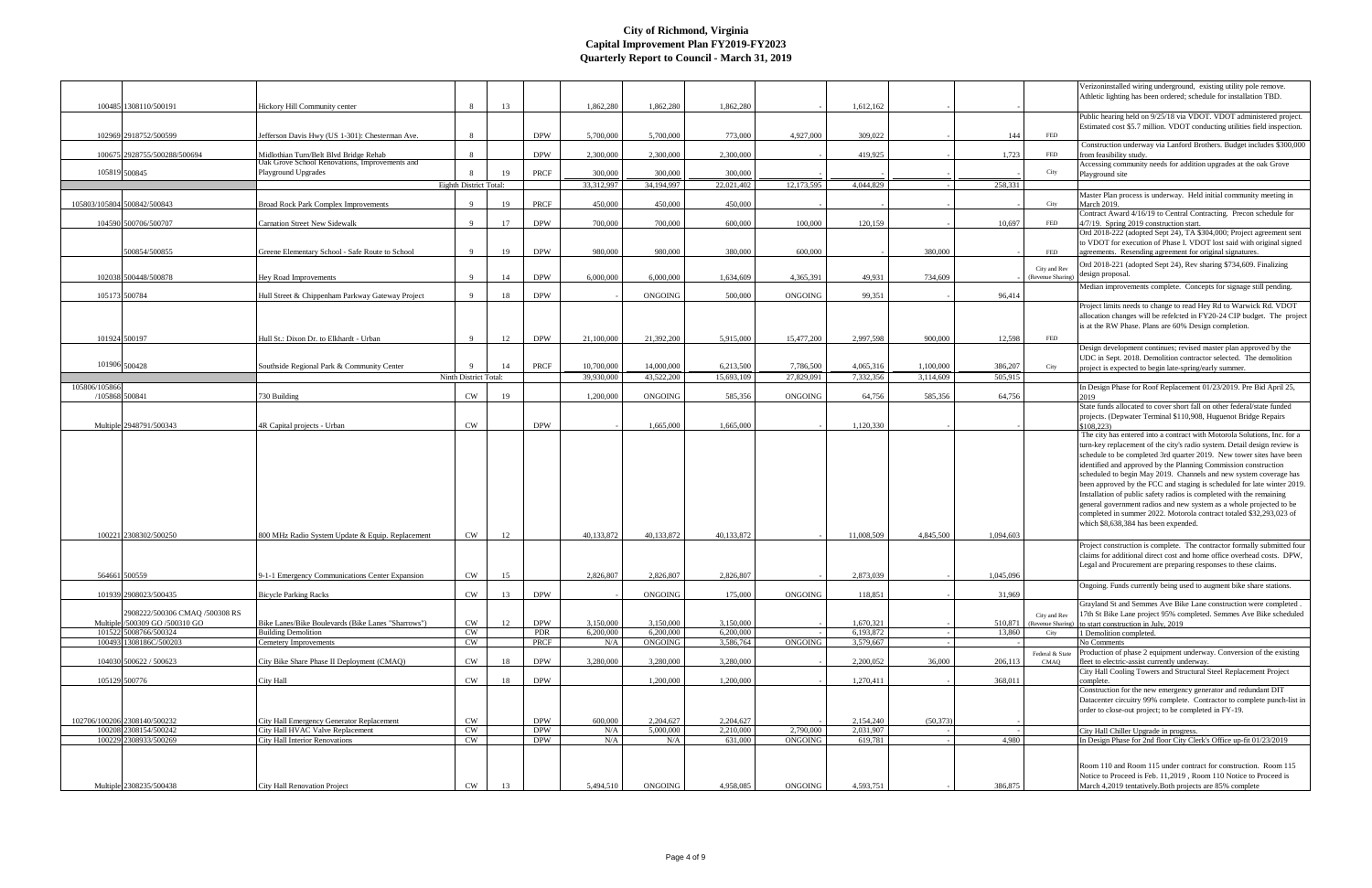|                                                         |                                                                           |                 |    |                          |                   |                           |                        |                           |                        |            |                  | City and Rev              | Westmoreland St, Honaker St, Crutchfield St, Main St, Columbia Ave<br>and 1st Ave - construction completed. Southaven Rd, 48th St, 31st St,<br>Dill Ave, Rennie Ave, Lanvale Ave and Ladies Mile Rd - Award process<br>completed. construction will began mid May 2019. Hamilton St, Grove<br>Ave, Hawthorne Ave, Bainbridge St, Fendall Ave, Garland Ave, and |
|---------------------------------------------------------|---------------------------------------------------------------------------|-----------------|----|--------------------------|-------------------|---------------------------|------------------------|---------------------------|------------------------|------------|------------------|---------------------------|----------------------------------------------------------------------------------------------------------------------------------------------------------------------------------------------------------------------------------------------------------------------------------------------------------------------------------------------------------------|
| Multiple 2908910/500360/500361/500353                   | Citywide Traffic Calming                                                  | <b>CW</b>       |    | <b>DPW</b>               |                   | <b>ONGOING</b>            | 4,822,709              | <b>ONGOING</b>            | 3,895,961              | 200,000    |                  | 181,625 (Revenue Sharing  | Decatur St - 90% design plans complete.                                                                                                                                                                                                                                                                                                                        |
|                                                         |                                                                           |                 |    |                          |                   |                           |                        |                           |                        |            |                  |                           | Phase 1 signs installation complete. Replacing/repairing a couple of<br>damaged signs. Second phase of the project will involve the design and                                                                                                                                                                                                                 |
|                                                         |                                                                           |                 |    |                          |                   |                           |                        |                           |                        |            |                  |                           | implementation of the pedestrian wayfinding piecelocations finalized                                                                                                                                                                                                                                                                                           |
|                                                         |                                                                           |                 |    |                          |                   |                           |                        |                           |                        |            |                  |                           | and graphics in production. Pedestrian Wayfinding review approx. 75%                                                                                                                                                                                                                                                                                           |
|                                                         |                                                                           |                 |    |                          |                   |                           |                        |                           |                        |            |                  |                           | done. Test panels orderedtarget of installation latter part of 2019, early                                                                                                                                                                                                                                                                                     |
| 101519 2108123/500323                                   | Citywide Wayfinding Signage                                               | <b>CW</b>       |    | <b>PDR</b>               | 1,695,000         | 1,695,000                 | 1,695,000              |                           | 1,133,355              |            | 17,316           | City                      | 2020.                                                                                                                                                                                                                                                                                                                                                          |
|                                                         |                                                                           |                 |    |                          |                   |                           |                        |                           |                        |            |                  |                           | West End Library in final closeout process with Bonding Company.                                                                                                                                                                                                                                                                                               |
| Multiple 2308105/500455                                 | Community Schools/Parks/Libraries                                         | CW              |    | <b>DPW</b>               | 8,251,485         | 8,251,485                 | 8,251,485              |                           | 7,977,439              |            | 46,207           |                           | Monroe Park in final punchlist and closeout process with the contractor.                                                                                                                                                                                                                                                                                       |
| 5008177/500327                                          | Corridor/Gateway Blight Abatement                                         | CW              | 12 |                          |                   | <b>ONGOING</b>            | 1,200,000              | <b>ONGOING</b>            | 590,694                |            |                  |                           | No Response                                                                                                                                                                                                                                                                                                                                                    |
|                                                         |                                                                           |                 |    |                          |                   |                           |                        |                           |                        |            |                  |                           | FY19 CIP Funding - \$301,582 Phase I completed July 2018; Phase 2                                                                                                                                                                                                                                                                                              |
|                                                         |                                                                           |                 |    |                          |                   |                           |                        |                           |                        |            |                  |                           | (database implementation) & 3 (Energov integration) are both in the IT                                                                                                                                                                                                                                                                                         |
| 102009 2308237/500443                                   | <b>Customer Relationship Management Program</b>                           | CW              | 13 | <b>CSR</b>               | 2,318,350         | 2,016,768                 | 2,016,768              |                           | 1,886,133              | (301, 582) | 89,149           | City                      | Governance process and moving forward                                                                                                                                                                                                                                                                                                                          |
|                                                         |                                                                           |                 |    |                          |                   |                           |                        |                           |                        |            |                  |                           | EDI Window Replacement under contract. Completion date 07/2019.                                                                                                                                                                                                                                                                                                |
| 104579 500700<br>500777                                 | <b>East District Initiative Building</b><br><b>Fire Station Buildings</b> | <b>CW</b><br>CW | 18 | <b>DPW</b><br><b>DPW</b> | 1,700,000         | 825,000<br><b>ONGOING</b> | 343,000<br>1,345,732   | 482,000<br><b>ONGOING</b> | 85,759<br>503,766      | 461.285    | 2,142<br>383,099 |                           | Shop Drawing Submittals April 23, 2019.                                                                                                                                                                                                                                                                                                                        |
|                                                         |                                                                           |                 |    |                          |                   |                           |                        |                           |                        |            |                  |                           | No Comments                                                                                                                                                                                                                                                                                                                                                    |
|                                                         |                                                                           |                 |    |                          |                   |                           |                        |                           |                        |            |                  |                           | Restroom renovations at four stations planned (FS #6, #8, #19 $\&$ # 21).                                                                                                                                                                                                                                                                                      |
|                                                         |                                                                           |                 |    |                          |                   |                           |                        |                           |                        |            |                  |                           | Construction documents currently being prepared for FS #6 and FS #8.                                                                                                                                                                                                                                                                                           |
| Multiple 2308929/500272/500555<br>102336 7808105/500493 | <b>Fire Station Renovations</b><br>High School Athletic facilities        | <b>CW</b><br>CW | 13 | <b>DPW</b><br><b>RPS</b> | 16,200,000<br>N/A | 16,200,000<br>2.658,438   | 8,789,989<br>2.658.438 | 7,410,011                 | 7,347,020<br>2.090.438 |            | 90,292           | City                      | Plans for permitting in progress for FS#6 and FS#8.<br>Current project J. Marshall track                                                                                                                                                                                                                                                                       |
|                                                         |                                                                           |                 |    |                          |                   |                           |                        |                           |                        |            |                  |                           |                                                                                                                                                                                                                                                                                                                                                                |
|                                                         |                                                                           |                 |    |                          |                   |                           |                        |                           |                        |            |                  |                           | HVAC - VAV Box and Controls Replacement Project In Progress.<br>Security Assessment complete                                                                                                                                                                                                                                                                   |
|                                                         |                                                                           |                 |    | <b>DPW</b>               | 19,088,000        | <b>ONGOING</b>            | 5,832,778              |                           | 3.495.224              |            |                  |                           | Working with Sheriff and Court Staff to review/prioritize Phase I security                                                                                                                                                                                                                                                                                     |
| 100200/104005 2308104/500228/500701                     | John Marshall Court Building Renovations                                  | <b>CW</b>       |    |                          |                   |                           |                        | <b>ONGOING</b>            |                        | 254,778    | 32,992           |                           | projects; to begin Phase I security project in FY-19.                                                                                                                                                                                                                                                                                                          |
|                                                         |                                                                           |                 |    |                          |                   |                           |                        |                           |                        |            |                  |                           | Boiler Replacement Project complete. Fire Alarm Replacement Project                                                                                                                                                                                                                                                                                            |
|                                                         |                                                                           |                 |    |                          |                   |                           |                        |                           |                        |            |                  |                           | complete.                                                                                                                                                                                                                                                                                                                                                      |
| 100228 2308931/500261                                   | Juvenile Detention center                                                 | $\mathrm{CW}$   |    | <b>DPW</b>               | 4.360,003         | <b>ONGOING</b>            | 3,120,003              | <b>ONGOING</b>            | 2,385,578              | 100,000    | 178,665          |                           | Detention Center Security System Replacement in progress (design).                                                                                                                                                                                                                                                                                             |
|                                                         |                                                                           |                 |    |                          |                   |                           |                        |                           |                        |            |                  |                           | Roof repairs at three branches completed. Roof survey reports for four                                                                                                                                                                                                                                                                                         |
|                                                         |                                                                           |                 |    |                          |                   |                           |                        |                           |                        |            |                  |                           | branches obtained and it was determined that repairs are required in lieu<br>of roof replacements. The Special Collections Area HVAC project has                                                                                                                                                                                                               |
| Multiple 2308135/500231                                 | <b>Library Projects</b>                                                   | CW              |    | <b>DPW</b>               | 6,591,500         | 6,591,500                 | 6,091,500              | 500,000                   | 5,703,263              | 500,000    | 335,519          |                           | started.                                                                                                                                                                                                                                                                                                                                                       |
|                                                         |                                                                           |                 |    |                          |                   |                           |                        |                           |                        |            |                  |                           | RFP currently solicited for Phase II design programming of the Main                                                                                                                                                                                                                                                                                            |
|                                                         |                                                                           |                 |    |                          |                   |                           |                        |                           |                        |            |                  |                           | Library. The RFPs due on March 1, 2019 were cancelled due to                                                                                                                                                                                                                                                                                                   |
|                                                         |                                                                           |                 |    |                          |                   |                           |                        |                           |                        |            |                  |                           | additional information required per the City Attorney's office. Awaiting                                                                                                                                                                                                                                                                                       |
| Multiple 2308196/500273                                 | Library Retrofit/Library Technology Upgrades & Renovations 1              | CW              |    | <b>DPW</b>               | 11,927,353        | <b>ONGOING</b>            | 12,068,409             | <b>ONGOING</b>            | 12,125,589             | 555,338    | 225,203          |                           | re-solicitation.<br>Lynhaven Ave over Broad Rock Creek estimated cost \$1.1 million-                                                                                                                                                                                                                                                                           |
|                                                         |                                                                           |                 |    |                          |                   |                           |                        |                           |                        |            |                  |                           | Design 90% complete; Riverside Dr over Rattlesnake Creek \$ 600,000-                                                                                                                                                                                                                                                                                           |
|                                                         |                                                                           |                 |    |                          |                   |                           |                        |                           |                        |            |                  |                           | Design 90% complete; Martin Luther King Bridge \$ 500,000- Design                                                                                                                                                                                                                                                                                              |
|                                                         |                                                                           |                 |    |                          |                   |                           |                        |                           |                        |            |                  |                           | 95% Complete; Lombardy over CSX- estimated cost \$12.5 million-                                                                                                                                                                                                                                                                                                |
|                                                         |                                                                           |                 |    |                          |                   |                           |                        |                           |                        |            |                  |                           | Design 5% Complete; East Richmond Road over Stoney Run, estimated                                                                                                                                                                                                                                                                                              |
|                                                         |                                                                           |                 |    |                          |                   |                           |                        |                           |                        |            |                  |                           | cost \$1.8 million - Scoping; East Richmond Road over Gillies Creek<br>estimated cost \$1.8 million-Scoping                                                                                                                                                                                                                                                    |
|                                                         |                                                                           |                 |    |                          |                   |                           |                        |                           |                        |            |                  | City and Rev              |                                                                                                                                                                                                                                                                                                                                                                |
| Multiple 2928750/500315/500562                          | Major Bridge Improvements Program                                         | <b>CW</b>       |    | <b>DPW</b>               |                   | ONGOING                   | 21,665,370             | ONGOING                   | 6,943,295              | 4,056,250  |                  | 241,527 (Revenue Sharing) | Numerous projects underway including the City Hall entrance ramp                                                                                                                                                                                                                                                                                               |
|                                                         |                                                                           |                 |    |                          |                   |                           |                        |                           |                        |            |                  |                           | Complete by June 2019, overhead door replacement on multiple buildings                                                                                                                                                                                                                                                                                         |
|                                                         |                                                                           |                 |    |                          |                   |                           |                        |                           |                        |            |                  |                           | 75% complete, police precinct alarm replacement and main library                                                                                                                                                                                                                                                                                               |
|                                                         |                                                                           |                 |    |                          |                   |                           |                        |                           |                        |            |                  |                           | HVAC replacment. Future projects will be scheduled as funding is                                                                                                                                                                                                                                                                                               |
| Multiple 2308156C/500131                                | <b>Major Building Renovations</b>                                         | CW              |    | <b>DPW</b>               | N/A               | ONGOING                   | 48,438,877             | ONGOING                   | 47,692,944             | 871,000    | 1,818,909        |                           | available.                                                                                                                                                                                                                                                                                                                                                     |
|                                                         |                                                                           |                 |    |                          |                   |                           |                        |                           |                        |            |                  |                           | Numerous projects underway including roof/building repairs and                                                                                                                                                                                                                                                                                                 |
|                                                         |                                                                           |                 |    |                          |                   |                           |                        |                           |                        |            |                  |                           | upgrades at the Forest Hill Maintenance Building, Bryan Park restroom                                                                                                                                                                                                                                                                                          |
|                                                         |                                                                           |                 |    |                          |                   |                           |                        |                           |                        |            |                  |                           | renovation in design, assessment of the Gate House Building @ Bryan                                                                                                                                                                                                                                                                                            |
|                                                         |                                                                           |                 |    |                          |                   |                           |                        |                           |                        |            |                  |                           | Park, improvements at Byrd Park Maintenance; tennis court renovation<br>underway at Forest Hill Park                                                                                                                                                                                                                                                           |
| 101931 1308908/500432                                   | Major Park Renovations                                                    | CW              |    | PRCF                     | N/A               | ONGOING                   | 7,388,366              | <b>ONGOING</b>            | 6,227,780              | 500,000    | 366,253          | City                      |                                                                                                                                                                                                                                                                                                                                                                |
|                                                         |                                                                           |                 |    |                          |                   |                           |                        |                           |                        |            |                  |                           | RFP-Design Services for the replacement of the outdated security system;                                                                                                                                                                                                                                                                                       |
|                                                         |                                                                           |                 |    |                          |                   |                           |                        |                           |                        |            |                  |                           | in planning. Scheduled security assessment of the facility to be                                                                                                                                                                                                                                                                                               |
| 105953 500847                                           | Manchester Courthouse                                                     | <b>CW</b>       | 19 |                          | 2,745,000         | ONGOING                   | 300,000                | ONGOING                   |                        | 300,000    |                  |                           | completed in FY-19.                                                                                                                                                                                                                                                                                                                                            |
|                                                         |                                                                           |                 |    |                          |                   |                           |                        | ONGOING                   |                        |            |                  |                           | This programs funds inelgible expenses and matching funds associated<br>with fedral and state grants such as TA, RS and other Federal programs.                                                                                                                                                                                                                |
| Multiple 2918122C/500427                                | Matching Funds For Federal /State Grants (VDOT)                           | <b>CW</b>       |    | <b>DPW</b>               |                   | ONGOING                   | 1,084,000              |                           | 538,374                | 70,000     |                  | (689) Match for Fed/State |                                                                                                                                                                                                                                                                                                                                                                |
|                                                         |                                                                           |                 |    |                          |                   |                           |                        |                           |                        |            |                  |                           | To provide infrastructure investment in selected neighborhoods in order                                                                                                                                                                                                                                                                                        |
|                                                         |                                                                           |                 |    |                          | N/A               |                           |                        | ONGOING                   |                        |            |                  |                           | to increase neighborhood attractiveness to private investors and create                                                                                                                                                                                                                                                                                        |
| Multiple 5008105C/500396                                | Neighborhood in Bloom                                                     | CW              |    | HCD/CW                   |                   | ONGOING                   | 5,901,125              |                           | 4,876,141              | 100,000    | 61,836           |                           | opportunities for residential development.                                                                                                                                                                                                                                                                                                                     |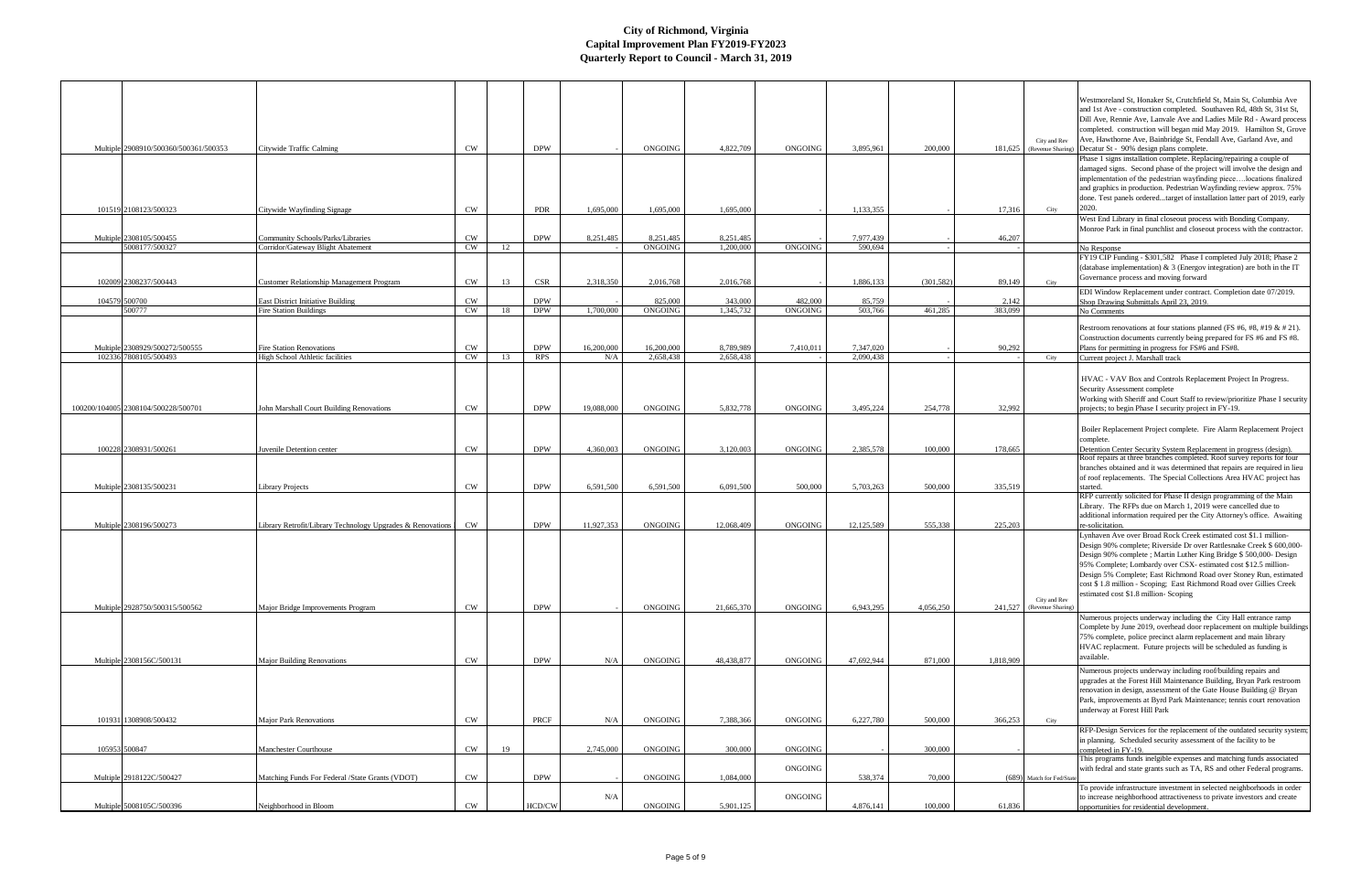|                       |                                                                      |                                                               |           |    |            |             |                |             |                |               |             |           |             | Randolph tennis/basketball renovations completed, new playground          |
|-----------------------|----------------------------------------------------------------------|---------------------------------------------------------------|-----------|----|------------|-------------|----------------|-------------|----------------|---------------|-------------|-----------|-------------|---------------------------------------------------------------------------|
|                       |                                                                      |                                                               |           |    |            | N/A         |                |             |                |               |             |           |             | equipment to be purchased for Providenece Park and Swansboro              |
|                       | 101012 1308907/500222                                                | Neighborhood Park Renovations                                 | <b>CW</b> |    | PRCF       |             | ONGOING        | 8,577,740   | <b>ONGOING</b> | 7.586.642     | 500,000     | 515.573   | City        | Playgrounds and TJ Tot Lot                                                |
|                       |                                                                      |                                                               |           |    |            | N/A         |                |             |                |               |             |           |             | Sidewalk safety repairs funded through this program. Precision Safe       |
|                       | Multiple 2918510/500387                                              | Neighborhood Sidewalk Improvements Program                    | CW        |    | <b>DPW</b> |             | ONGOING        | 2,500,000   | <b>ONGOING</b> | 2,474,756     |             | 177       |             | sidewalk contract underway.                                               |
|                       | Multiple 2948186/500266                                              | New Curb & Gutter Program - Urban Program                     | <b>CW</b> |    | <b>DPW</b> | N/A         | <b>ONGOING</b> | 2,228,000   | ONGOING        | 397,257       |             |           | State       | Cutshaw Ave design 90% complete.                                          |
|                       |                                                                      |                                                               |           |    |            |             |                |             |                |               |             |           |             | Design for 3 schools (Mason, Greene & Elkhardt-Thompson) underway         |
| 105739/105756         |                                                                      |                                                               |           |    |            |             |                |             |                |               |             |           |             | with construction start scheduled for late February 2019.                 |
|                       |                                                                      |                                                               |           |    |            |             |                |             |                |               |             |           |             |                                                                           |
| /105757/105758 500846 |                                                                      | New School Construction                                       | <b>CW</b> | 19 | <b>DPW</b> | 195,000,000 | ONGOING        | 150,000,000 | <b>ONGOING</b> | 3.603.786     | 150,000,000 | 3,603,786 | City        |                                                                           |
|                       |                                                                      |                                                               |           |    |            |             |                |             |                |               |             |           |             | Terminal Avenue Phase II construction complete. Carnation Street          |
|                       | Multiple 2948187/500337                                              | New Sidewalk Program - Urban Program                          | CW        |    | <b>DPW</b> | N/A         | ONGOING        | 1,300,000   | <b>ONGOING</b> | 996,569       |             | 122,471   | State       | Sidewalk fudidng gap beign covered with this account.                     |
|                       |                                                                      |                                                               |           |    |            |             |                |             |                |               |             |           |             |                                                                           |
|                       |                                                                      |                                                               |           |    |            |             |                |             |                |               |             |           |             | RFP-Design Services for the replacement of the outdated security system;  |
|                       |                                                                      | Oliver Hill Courts                                            | CW        |    |            |             |                |             |                |               |             |           |             |                                                                           |
|                       | Multiple 2308799/500257                                              |                                                               |           | 10 |            | 12,660,000  | ONGOING        | 4,452,741   | ONGOING        | 3,887,068     | 266,000     | 130,992   | City        | in planning. Security assessment of the facility in progress.             |
|                       |                                                                      |                                                               |           |    |            |             |                |             |                |               |             |           |             | Randolph gym floor repalcement project recently bid and the award is      |
|                       | 100486 1308115/500194                                                | Parks and Recreation Building Maintenance                     | CW        |    |            | N/A         | <b>ONGOING</b> | 6.209.801   | <b>ONGOING</b> | 5,491,653     | 250,000     | 172,675   | City        | pending.                                                                  |
|                       |                                                                      |                                                               |           |    |            |             |                |             |                |               |             |           |             | Crosswalk locations have been identified. Additional funds are requested  |
|                       | 104274 500663                                                        | <b>Pedestrian Safety Crossing</b>                             | CW        |    | <b>DPW</b> | N/A         | ONGOING        | 200,000     | <b>ONGOING</b> | 198,718       |             |           |             | to make additional improvements.                                          |
|                       |                                                                      | Pedestrian Safety Improvements at Signalized Intersections on |           |    |            |             |                |             |                |               |             |           |             | Crosswalk improvements portion: under award contract process.             |
|                       | 105183 500790 / 500796                                               | Federal and State Routes (HSIP)                               | <b>CW</b> | 18 | <b>DPW</b> | 3,453,000   | 5,623,000      | 3,453,000   | 2,170,000      | 1,432,270     |             | 436,694   | FED         |                                                                           |
|                       |                                                                      |                                                               |           |    |            |             |                |             |                |               |             |           |             | Retiming implementation 100% completed.                                   |
|                       |                                                                      |                                                               |           |    |            |             |                |             |                |               |             |           |             | FY19 CIP Funding - \$2,155,462 plus \$100,000 FY19 Appropriation.         |
|                       |                                                                      |                                                               |           |    |            |             |                |             |                |               |             |           |             | Public Art Master Plan adopted by Council on 9/24/18. Mikael Broth's      |
|                       |                                                                      |                                                               |           |    |            |             |                |             |                |               |             |           |             | public art piece "Public Bound" was dedicated ath the Hull Street Library |
|                       | 104689/101525 1308131/500328                                         | Percent for the Arts                                          | CW        |    | <b>DPR</b> | N/A         | ONGOING        | 2,187,248   | <b>ONGOING</b> | 1,253,380     | (2,055,462) | 39,203    | City        | Branch on 3/28/19.                                                        |
|                       |                                                                      |                                                               |           |    |            |             |                |             |                |               |             |           |             |                                                                           |
|                       |                                                                      |                                                               |           |    |            |             |                |             |                |               |             |           |             |                                                                           |
|                       |                                                                      |                                                               |           |    |            |             |                |             |                |               |             |           |             | Bids received on Nov. 8, 2018 exceeded the project budget. Police         |
|                       | 104674 500719                                                        | Police Equestrian Community Center                            | <b>CW</b> | 17 | <b>DPW</b> | 1.495.559   | 1.495.559      | 1.496.559   | (1.000)        | 178,740       | 716.838     | 44,041    |             | looking at other alternatives/options to get the project completed.       |
|                       |                                                                      |                                                               |           |    |            |             |                |             |                |               |             |           |             | Chiller and Cooling Tower Replacement - Construction complete, project    |
|                       |                                                                      |                                                               |           |    |            |             |                |             |                |               |             |           |             | close-out in progress.                                                    |
|                       |                                                                      |                                                               |           |    |            |             |                |             |                |               |             |           |             | Boiler Replacement Project Construction complete, project close-out in    |
|                       |                                                                      |                                                               |           |    |            |             |                |             |                |               |             |           |             | progress. Police HQ Parking Concrete Deck Renovations and Lighting        |
|                       |                                                                      |                                                               |           |    |            |             |                |             |                |               |             |           |             |                                                                           |
|                       |                                                                      |                                                               |           |    |            |             |                |             |                |               |             |           |             | Upgrade Design project complete date Fall of 2019.                        |
|                       | 104583 500702                                                        | Police Headquarters Building                                  | <b>CW</b> |    | <b>DPW</b> | 2,445,000   | 2,445,000      | 1,590,000   | 855,000        | 1,165,346     |             | 222,240   |             |                                                                           |
|                       |                                                                      |                                                               |           |    |            |             |                |             |                |               |             |           |             | Boiler replacement construction complete, project close-out in progress.  |
|                       |                                                                      |                                                               |           |    |            |             |                |             |                |               |             |           |             | Parking Deck Structural Beams Replacement/Repairs; Design 100%            |
|                       | 104585 500703                                                        | Police Training Academy Building                              | <b>CW</b> |    | <b>DPW</b> | 1,229,000   | 1,229,000      | 1,229,000   |                | 712,547       |             | 343,187   |             | complete, IFB to be posted within next 7-10 days.                         |
|                       |                                                                      |                                                               |           |    |            |             |                |             |                |               |             |           |             | Additional funding requested in the FY-20 budget for construction of the  |
|                       | 100219 2308239/500248                                                | RAA Buildings and Property Improvements                       | CW        | 13 | <b>DPW</b> | 1.560,000   | 1.950.000      | 1,560,000   | 390,000        | 1,101,728     | 385,000     | 386,045   |             | canopies. No new updates                                                  |
|                       |                                                                      |                                                               |           |    |            |             |                |             |                |               |             |           |             |                                                                           |
|                       |                                                                      |                                                               |           |    |            |             |                |             |                |               |             |           |             |                                                                           |
| 101848/104408 500420  |                                                                      | Richmond Fiber Optics Network System                          | <b>CW</b> | 14 | <b>DPW</b> | 1.500,000   | 3,000,000      | 1,500,000   | 1,500,000      | 1,294,661     |             | 217       |             | Design to hook up two Fire Stations on hold. Waiting for funding.         |
|                       |                                                                      |                                                               |           |    |            |             |                |             |                |               |             |           |             |                                                                           |
|                       | 104128 500636                                                        | Richmond Signal System Improvements West-North (CMAO)         | <b>CW</b> |    | <b>DPW</b> | 6,312,000   | 6,312,000      | 3.834,000   | 2.478,000      | 696,914       | 1,834,000   | 607,774   | FED         | Design is underway - 60% completed.                                       |
|                       |                                                                      |                                                               |           |    |            |             |                |             |                |               |             |           |             | Survey work for "Missing Link" portion of Plan 50%+ complete.             |
|                       |                                                                      |                                                               |           |    |            |             |                |             |                |               |             |           |             |                                                                           |
|                       |                                                                      |                                                               |           |    |            |             |                |             |                |               |             |           | City and    | Conceptual planning with Hargreaves to occur as soon as survey work       |
|                       |                                                                      |                                                               |           |    |            |             |                |             |                |               |             |           |             | completed in 2nd Qtr. Original funding of \$962,500 in FY12 for Master    |
|                       |                                                                      |                                                               |           |    |            |             |                |             |                |               |             |           | Revenue     | Plan and early start construction documentation. Public outreach to       |
|                       |                                                                      |                                                               |           |    |            |             |                |             |                |               |             |           | Sharing     | commence 4th Qtr. of FY19, 1st Qtr. FY20.                                 |
|                       |                                                                      |                                                               |           |    |            |             |                |             |                |               |             |           |             |                                                                           |
|                       | 101526 2108132/500329                                                | <b>Riverfront Plan Implementation</b>                         | <b>CW</b> | 13 | <b>PDR</b> | 962,500     | 100,000,000    | 12,903,919  | 87,096,081     | 12,682,879    | 200,000     | 56,625    |             |                                                                           |
|                       |                                                                      | Roadway Conversions for Bike Infrastructure (Road Diet)       |           |    |            |             |                |             |                |               |             |           |             | Waiting for VDOT advertisement authorization.                             |
|                       | 105219 500792                                                        | (HSIP)                                                        | <b>CW</b> | 18 | <b>DPW</b> | N/A         | <b>ONGOING</b> | 1,502,000   | ONGOING        | 17.615        |             | 9.147     | FED         |                                                                           |
|                       |                                                                      |                                                               |           |    |            |             |                |             |                |               |             |           |             | This account is used to cover underfunded HSIP projects ineligible to     |
|                       | Multiple 2908135/500421                                              | Safety Improvement Contingency                                | CW        |    | <b>DPW</b> | N/A         | <b>ONGOING</b> | 454,406     | ONGOING        | 312,325       |             | 13,027    |             | obtain additional federal dollars.                                        |
|                       | 102337 7808103/500495                                                | School ADA Compliance                                         | <b>CW</b> |    | <b>RPS</b> | N/A         | 20,472,717     | 20,472,717  |                | 19,496,851    |             |           |             | No comments                                                               |
|                       |                                                                      |                                                               |           |    |            |             |                |             |                |               |             |           |             | A credit of \$2.8 million was processed. In addition, the School Board    |
|                       |                                                                      |                                                               |           |    |            |             |                |             |                |               |             |           |             | requested that \$4.4M be transferred from this account to the maintenance |
|                       |                                                                      |                                                               |           |    |            |             |                |             |                |               |             |           |             |                                                                           |
|                       |                                                                      |                                                               |           |    |            |             |                |             |                |               |             |           |             | account. This transfer was approve by Cty Council on January 28, 2019.    |
|                       | Multiple 2308198/500160                                              | School CIP Planning & Construction                            | <b>CW</b> |    | <b>DPW</b> | 186,888,204 | 186,888,204    | 182,419,204 | 4,469,000      | 175, 124, 621 | (4,469,000) | 472,363   |             |                                                                           |
|                       | 102335/102339 7808111/500492/500840                                  | School Capital Maintenance                                    | CW        |    | <b>RPS</b> | N/A         | <b>ONGOING</b> | 102,998,934 | ONGOING        | 94,438,064    | 6,031,000   | 5,239,421 |             | Outstanding $PO's = $223.337.50$ from the 3rd quarter                     |
|                       | Multiple 2948188/500317                                              | Sidewalk Improvement Program - Urban                          | CW        |    | <b>DPW</b> | N/A         | ONGOING        | 2,245,509   | ONGOING        | 2,187,789     |             | 100,000   | State       | Additional Locations to be assigned                                       |
|                       |                                                                      |                                                               |           |    |            |             |                |             |                |               |             |           | VDOT - Reve | Various sidewalk projects underway. Project budget and expenditures       |
|                       | Multiple 2918516/500161/500162                                       | Sidewalk Projects program                                     | <b>CW</b> |    | <b>DPW</b> | N/A         | ONGOING        | 11,656,761  | ONGOING        | 12,365,053    | 500,000     | 950,258   | Share       | being reconciled.                                                         |
|                       | Multiple 9741603/500090                                              | <b>Street Lighting - Special</b>                              | CW        |    | <b>DPU</b> | $\rm N/A$   | ONGOING        | 13,650,525  | <b>ONGOING</b> | 10,714,601    | 300,000     | 440,494   |             | No comments                                                               |
|                       |                                                                      |                                                               |           |    |            |             |                |             |                |               |             |           |             | No comments                                                               |
|                       |                                                                      |                                                               |           |    |            |             |                |             | ONGOING        |               |             |           |             |                                                                           |
|                       | Multiple 9741602/500087/500088/500089/500659 Street Lighting/General |                                                               | CW        |    | <b>DPU</b> | N/A         | ONGOING        | 35,162,390  |                | 25,489,807    | 403,817     | 255,309   | 817         |                                                                           |
|                       |                                                                      |                                                               |           |    |            |             |                |             |                |               |             |           |             |                                                                           |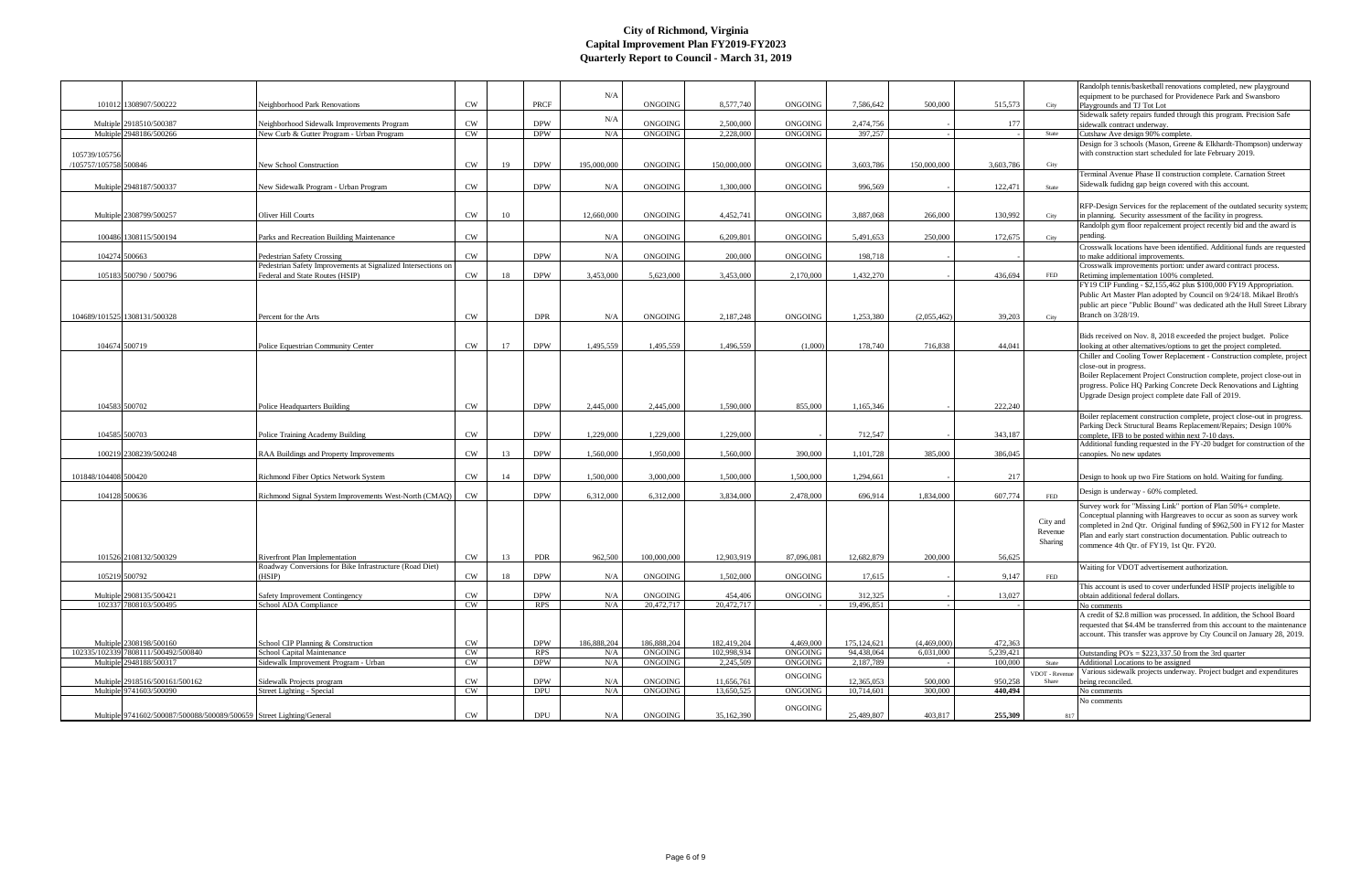|                 |                                  |                                                                        |               |    |            |           |         |            | ONGOING |            |           |           |                        |
|-----------------|----------------------------------|------------------------------------------------------------------------|---------------|----|------------|-----------|---------|------------|---------|------------|-----------|-----------|------------------------|
|                 | 500884                           | Street Lighting - LED Conversion                                       | CW            | 18 | DPU        | $\rm N/A$ | ONGOING | 1,920,203  |         |            | 1,420,203 |           |                        |
|                 |                                  |                                                                        |               |    |            |           |         |            | ONGOING |            |           |           |                        |
|                 | Multiple 2918128C/500290         | Streets, Sidewalks, Alley Extensions and Improvements Progra $\sim$ CW |               |    |            |           | ONGOING | 24,837,174 |         | 22,490,888 | 400,000   | 556,908   | City                   |
|                 |                                  |                                                                        |               |    |            |           |         |            | ONGOING |            |           |           |                        |
|                 | 100492 1308180C/500202           | Swimming Pools Projects                                                | $\mathrm{CW}$ |    | PRCF       | N/A       | ONGOING | 6,617,300  |         | 5,307,824  | 250,000   | 39,000    | City                   |
| Multiple 500229 | 2908122C/500289/500358/500489/   | Traffic Control Installations                                          | $\mathrm{CW}$ |    | <b>DPW</b> | $\rm N/A$ | ONGOING | 8,881,899  | ONGOING | 7,933,353  | 200,000   | 379,359   | VDOT - Revent<br>Share |
|                 |                                  |                                                                        |               |    |            |           |         |            | ONGOING |            |           |           |                        |
|                 | Multiple 2948190/500347 / 500301 | Traffic Control Modernization - Urban                                  | CW            |    | <b>DPW</b> | $\rm N/A$ | ONGOING | 3,100,000  |         | 2,040,443  |           |           | State/Federal          |
|                 |                                  |                                                                        |               |    |            |           |         |            | ONGOING |            |           |           |                        |
|                 | Multiple 2918515/500286          | <b>Transportation Projects</b>                                         | CW            |    | DPW        | N/A       | ONGOING | 58,965,030 |         | 58,160,427 | 3,861,812 | 4,350,111 | City                   |

|     |                         | The LED pilot project is in its testing and evaluation phase; five of the<br>six evaluation areas have been installed with one area remaining to be<br>installed tentatively by the end of June 2018; Evaluation and testing will<br>last for several months during which time citizens and various group<br>feedback will be analyzed and considered for selection of final hardware,<br>its application, electric grid adaptation configuration and installation<br>phasing. Citizen feedback information has been collected from various<br>parties having seen and commented on the areas that have the LEDs<br>installed. The pilot phase is being funded via prior O&M funds that were<br>allocated for LED technology testing and evaluation. The consultant is in<br>the process of completing the LED light pilot study report with it's<br>findings The study of the electrical characteristics of the electric<br>distribution gird impacts related to the use of LED technology has been<br>completed and those findings will be included in the final report. A<br>refresh of the most update LED lighting components and recommended<br>vendors suppliers will also be provided with the final report. Tentative<br>time-line for the report is end of first quarter 2019. LED fixtures and<br>photometric ranges have been selected for replacement of the current<br>HPFS standard cobrahead fixture. The Electric Utility is currently in the<br>process of doing a small purchase based on the new LED specification to<br>begain rolling out LED lighting in selected power specific areas. The<br>Electric Utility is currently awaiting the delivery of the first round of LED<br>fixtures that have been ordered. Once fixtures have been delivered the<br>Utility will began roll out as indicated in prior status report. |
|-----|-------------------------|---------------------------------------------------------------------------------------------------------------------------------------------------------------------------------------------------------------------------------------------------------------------------------------------------------------------------------------------------------------------------------------------------------------------------------------------------------------------------------------------------------------------------------------------------------------------------------------------------------------------------------------------------------------------------------------------------------------------------------------------------------------------------------------------------------------------------------------------------------------------------------------------------------------------------------------------------------------------------------------------------------------------------------------------------------------------------------------------------------------------------------------------------------------------------------------------------------------------------------------------------------------------------------------------------------------------------------------------------------------------------------------------------------------------------------------------------------------------------------------------------------------------------------------------------------------------------------------------------------------------------------------------------------------------------------------------------------------------------------------------------------------------------------------------------------------------------------------------------|
|     |                         |                                                                                                                                                                                                                                                                                                                                                                                                                                                                                                                                                                                                                                                                                                                                                                                                                                                                                                                                                                                                                                                                                                                                                                                                                                                                                                                                                                                                                                                                                                                                                                                                                                                                                                                                                                                                                                                   |
|     |                         | Completed emergency repairs on Huguenot Rd Bridge, Commerce Rd<br>bridge, and Chimborazo Wall. Progress payments being processed. This<br>program contains several adopted Council ammendment projects.                                                                                                                                                                                                                                                                                                                                                                                                                                                                                                                                                                                                                                                                                                                                                                                                                                                                                                                                                                                                                                                                                                                                                                                                                                                                                                                                                                                                                                                                                                                                                                                                                                           |
| 908 | City                    |                                                                                                                                                                                                                                                                                                                                                                                                                                                                                                                                                                                                                                                                                                                                                                                                                                                                                                                                                                                                                                                                                                                                                                                                                                                                                                                                                                                                                                                                                                                                                                                                                                                                                                                                                                                                                                                   |
| 000 | City                    | Installation of automated chemical systems completed summer 2018,<br>accessing Powhatan and Blackwell Pools for upgrades and replacement<br>of "kiddie" pools with slash pads. New starting platforms for selected<br>pool locations to be installed.                                                                                                                                                                                                                                                                                                                                                                                                                                                                                                                                                                                                                                                                                                                                                                                                                                                                                                                                                                                                                                                                                                                                                                                                                                                                                                                                                                                                                                                                                                                                                                                             |
| 359 | VDOT - Revenue<br>Share | Updated 4/29/2019 - Addison St @ Cary St "New" Traffic Signal -<br>Construction scheduled to begin May 2019; Forest Hill Ave @ Westower<br>Dr. "New" Traffic Signal - Under construction 90% completed. Grove<br>Ave @ Libbie Ave Under Design 60% completed, Broad St @ Hamilton<br>St & Broad St @ Staples Mill Rd Signal Upgrades Under Design 60%<br>completed. Grove Ave @ MapleAve - Under design 90% completed.<br>Rapids is showing available balance of \$659,867.94 Please Note: CIP<br>program Lifetime Appropriation to be verified and reconcilled.                                                                                                                                                                                                                                                                                                                                                                                                                                                                                                                                                                                                                                                                                                                                                                                                                                                                                                                                                                                                                                                                                                                                                                                                                                                                                  |
|     | State/Federal           | Updated 4/29/2019 - The original (5) locations identified for traffic signal<br>pole replacements (Grove Ave @ Libbie, 3rd St @ Jackson St, Bellevue<br>Ave @ Hermitage Rd, Commerce Rd @ Bellevue Ave & Patterson Ave<br>@ Willow Lawn Dr.) Under construction 40% completed. Traffic signal<br>poles have been ordered for (25th St @ Main St, 5th St @ Canal St & 16<br>St @ Maury St) Construction anticipated in Fall 2019. No Expenditures<br>captured during requested time period. Rapid is showing available<br>balance of \$57,809.94. CIP program Lifetime Appropriation to be<br>verified and reconcilled. Additional funds available will be allocated for<br>traffic signal projects.                                                                                                                                                                                                                                                                                                                                                                                                                                                                                                                                                                                                                                                                                                                                                                                                                                                                                                                                                                                                                                                                                                                                               |
|     |                         |                                                                                                                                                                                                                                                                                                                                                                                                                                                                                                                                                                                                                                                                                                                                                                                                                                                                                                                                                                                                                                                                                                                                                                                                                                                                                                                                                                                                                                                                                                                                                                                                                                                                                                                                                                                                                                                   |
|     |                         | 2019 Slurry program has started and will be finished in spring. The 2019<br>mill and overlay project the contract has been sent to the contractor for<br>spring 2019 paving. To maintain the City streets to a level of acceptance<br>of a Pavement Condition Index (PCI) of 80 the City would have to<br>allocate \$21,500,000 dollars per year and that is based on 2019 rates for<br>paving. This does not include any inflation for the following years.                                                                                                                                                                                                                                                                                                                                                                                                                                                                                                                                                                                                                                                                                                                                                                                                                                                                                                                                                                                                                                                                                                                                                                                                                                                                                                                                                                                      |
| 111 | City                    | Project budget and expenditures being reconciled.                                                                                                                                                                                                                                                                                                                                                                                                                                                                                                                                                                                                                                                                                                                                                                                                                                                                                                                                                                                                                                                                                                                                                                                                                                                                                                                                                                                                                                                                                                                                                                                                                                                                                                                                                                                                 |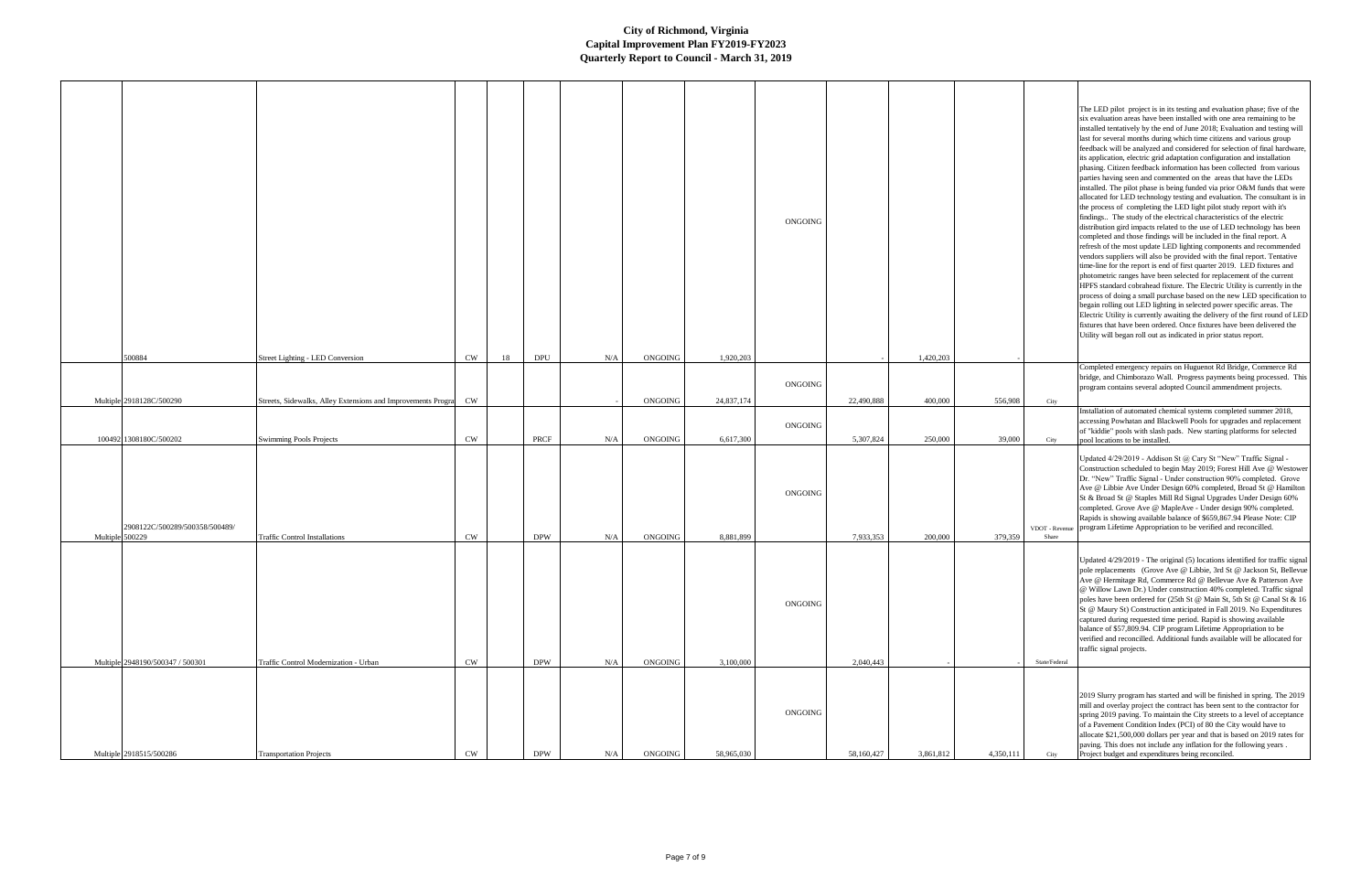| 100801 0293102/500136/500164/500557 | Vehicle Replacement Program (Fleet)                                               | <b>CW</b><br>Citywide Projects Subtotal: | <b>DPW</b><br>12 | N/A<br>551,267,143 | ONGOING<br>433,313,977 | 35,162,212<br>931,088,332  | ONGOING<br>110,139,092 | 31,131,827<br>667, 364, 642 | 3,457,600<br>177,535,360 | 2,200,067<br>29,484,344 | This project allows for the purchase of replacement vehicles and<br>equipment used to provide services throughout the City. As of January 1<br>2019, the total budget amount appropriated to DPW of \$3,457,600 for<br>FY19 has been spent. Of the 75 vehicles and pieces of equipment<br>ordered, six (6) vehicles are still on order and are expected to arrive by<br>$9/2019$ , to include (1) new pavement marking truck, (1) fire truck, (1)<br>pickup and (3) diesel powered refuse trucks.<br>City                                                                                                                                                                                                                                                                                                                    |
|-------------------------------------|-----------------------------------------------------------------------------------|------------------------------------------|------------------|--------------------|------------------------|----------------------------|------------------------|-----------------------------|--------------------------|-------------------------|------------------------------------------------------------------------------------------------------------------------------------------------------------------------------------------------------------------------------------------------------------------------------------------------------------------------------------------------------------------------------------------------------------------------------------------------------------------------------------------------------------------------------------------------------------------------------------------------------------------------------------------------------------------------------------------------------------------------------------------------------------------------------------------------------------------------------|
|                                     |                                                                                   |                                          |                  |                    |                        |                            |                        |                             |                          |                         |                                                                                                                                                                                                                                                                                                                                                                                                                                                                                                                                                                                                                                                                                                                                                                                                                              |
|                                     |                                                                                   | Capital Improvement Plan Sub-Total:      |                  |                    |                        | 1,218,604,406              | 443,018,486            | 850,381,281                 | 198,270,298              | 41,547,482              |                                                                                                                                                                                                                                                                                                                                                                                                                                                                                                                                                                                                                                                                                                                                                                                                                              |
| 1402                                | <b>Gas Utility New Business</b>                                                   | <b>CW</b>                                | DPU              |                    |                        | 312,682,207                |                        | 247,368,415                 | 12,557,000               | 5,786,483               |                                                                                                                                                                                                                                                                                                                                                                                                                                                                                                                                                                                                                                                                                                                                                                                                                              |
| 1403                                | Gas Utility System Replacement                                                    | <b>CW</b>                                | DPU              |                    |                        | 409,086,319                |                        | 339,762,117                 | 25,274,000               | 6,129,901               |                                                                                                                                                                                                                                                                                                                                                                                                                                                                                                                                                                                                                                                                                                                                                                                                                              |
| 1502                                | Water Distribution System Improvements                                            | <b>CW</b>                                | DPU              |                    |                        | 239,603,907                |                        | 181,006,481                 | 16,804,000               | 3,734,288               |                                                                                                                                                                                                                                                                                                                                                                                                                                                                                                                                                                                                                                                                                                                                                                                                                              |
| 1503                                | Water Transmission Main Improvements                                              | CW                                       | <b>DPU</b>       |                    |                        | 128,941,169                |                        | 53,345,096                  | 667,000                  | 401,757                 |                                                                                                                                                                                                                                                                                                                                                                                                                                                                                                                                                                                                                                                                                                                                                                                                                              |
| 1590<br>1940                        | Water Plant and Pumping Improvements<br><b>Stormwater Facilities Improvements</b> | <b>CW</b><br><b>CW</b>                   | DPU              | DPU                |                        | 379,691,175<br>70,204,665  |                        | 225,330,147<br>39,497,201   | 8,694,000<br>7,263,000   | 2,815,561<br>5,400,558  |                                                                                                                                                                                                                                                                                                                                                                                                                                                                                                                                                                                                                                                                                                                                                                                                                              |
| 1701                                | <b>Wastewater Treatment</b>                                                       | <b>CW</b>                                | DPU              |                    |                        | 224,326,999                |                        | 161,490,724                 | 132,000                  | 1,314,418               |                                                                                                                                                                                                                                                                                                                                                                                                                                                                                                                                                                                                                                                                                                                                                                                                                              |
| 1780                                | City Floodwall                                                                    | - 6                                      | DPU              |                    |                        | 2,216,000                  |                        |                             |                          |                         |                                                                                                                                                                                                                                                                                                                                                                                                                                                                                                                                                                                                                                                                                                                                                                                                                              |
| 1760<br>1750                        | <b>Wastewater Sanitary Sewer Upgrades</b><br>Wastewater Combined Sewer Overflow   | <b>CW</b><br><b>CW</b>                   | DPU<br>DPU       |                    |                        | 363,676,574<br>264,302,760 |                        | 260,900,461<br>208,715,081  | 37,284,000<br>3,100,000  | 10,738,099<br>9,946,273 |                                                                                                                                                                                                                                                                                                                                                                                                                                                                                                                                                                                                                                                                                                                                                                                                                              |
|                                     |                                                                                   | <b>Public Utilities Total:</b>           |                  |                    |                        | 2,394,731,775              |                        | 1,717,415,723               | 111,775,000              | 46, 267, 337            |                                                                                                                                                                                                                                                                                                                                                                                                                                                                                                                                                                                                                                                                                                                                                                                                                              |
|                                     |                                                                                   |                                          |                  |                    |                        |                            |                        |                             |                          |                         |                                                                                                                                                                                                                                                                                                                                                                                                                                                                                                                                                                                                                                                                                                                                                                                                                              |
|                                     |                                                                                   | Capital Improvement Plan Total:          |                  |                    |                        | 3,613,336,181              |                        | 2,567,797,004               | 310,045,298              | 87,814,819              |                                                                                                                                                                                                                                                                                                                                                                                                                                                                                                                                                                                                                                                                                                                                                                                                                              |
|                                     | <b>STORMWATER PROJECT DETAIL</b>                                                  |                                          |                  |                    |                        |                            |                        |                             |                          |                         | Awaiting DPS to post the project advertisement.                                                                                                                                                                                                                                                                                                                                                                                                                                                                                                                                                                                                                                                                                                                                                                              |
| 1940/500084                         | Rattlesnake Creek Drainage Improvements                                           | Fourth District Total:                   | DPU              |                    |                        | 774,763<br>774,763         |                        | 162,652<br>162,652          |                          |                         | Application for IFB forwarded to Procurement for advertisement on<br>October 29, 2018.<br>All easements have been received and have all been recorded.<br>Application has been submitted to Dominion Energy to reset conflicting<br>poles<br>Ten of eleven easements have been signed and recorded. Design is at<br>90%. Anticipate bid advertisement in June 2018.<br>60% design review comments returned to Engineer. 90% design is<br>underway. Coordinating with Dominion Power to relocate several power<br>poles.<br>Nine of eleven easements have been obtained.<br>This project has been converted to a stream restoration project. Obtaining<br>Easements from residents. Design is 65% complete.<br>Maintenance continues to keep culvert clean; project on hold pending<br>identification of scope. Ord 2016-216. |
|                                     |                                                                                   |                                          |                  |                    |                        |                            |                        |                             |                          |                         | <b>Contract awarded to Messer Contracting Co. Preconstruction</b>                                                                                                                                                                                                                                                                                                                                                                                                                                                                                                                                                                                                                                                                                                                                                            |
| 2938160                             | Cherry Gardens Drainage Improvements                                              | 8                                        | 09<br>DPU        |                    |                        | 1,453,760                  |                        | 291,987                     |                          | 1,661                   | meeting held 3/25/19. NTP Date: 3/28/19.<br>Contract executed. Contract awarded to Messer Construction Co.<br>This project will go to construction as the second out of the three projects<br>advertised together under this contract.<br>Project has been advertised, bids received, and recommendation to award<br>submitted to Procurement. Awaiting execution of contract to start project<br>construction.<br>Phase II: Project has been grouped with two other projects and submitted<br>to Procurement for advertisement. Anticipate construction start this<br>summer. Phase I: Project is complete. Procurement has set a Bid Date<br>meeting, but the project has not yet been posted to the website. If the<br>project posts this week, anticipate construction to begin in late fall                             |
|                                     |                                                                                   |                                          |                  |                    |                        |                            |                        |                             |                          |                         | Project Complete. Awaiting final payment to contractor.                                                                                                                                                                                                                                                                                                                                                                                                                                                                                                                                                                                                                                                                                                                                                                      |
| 1940                                | Woodstock (Jarvis Road) Drainage Improvements                                     |                                          | <b>DPU</b>       |                    |                        | 1,323,000                  |                        | 49,178                      |                          |                         | Assigned to Possie B. Chenault.<br>Project is being assigned to annual contractor for construction start<br>December 2017. This project is receiving 50% VDOT Cost Share Funds.<br>Construction is complete. Awaiting final invoice to close out the project.                                                                                                                                                                                                                                                                                                                                                                                                                                                                                                                                                                |
|                                     |                                                                                   | <b>Eighth District Total:</b>            |                  |                    |                        | 2,776,760                  |                        | 341,165                     |                          | 1,661                   |                                                                                                                                                                                                                                                                                                                                                                                                                                                                                                                                                                                                                                                                                                                                                                                                                              |